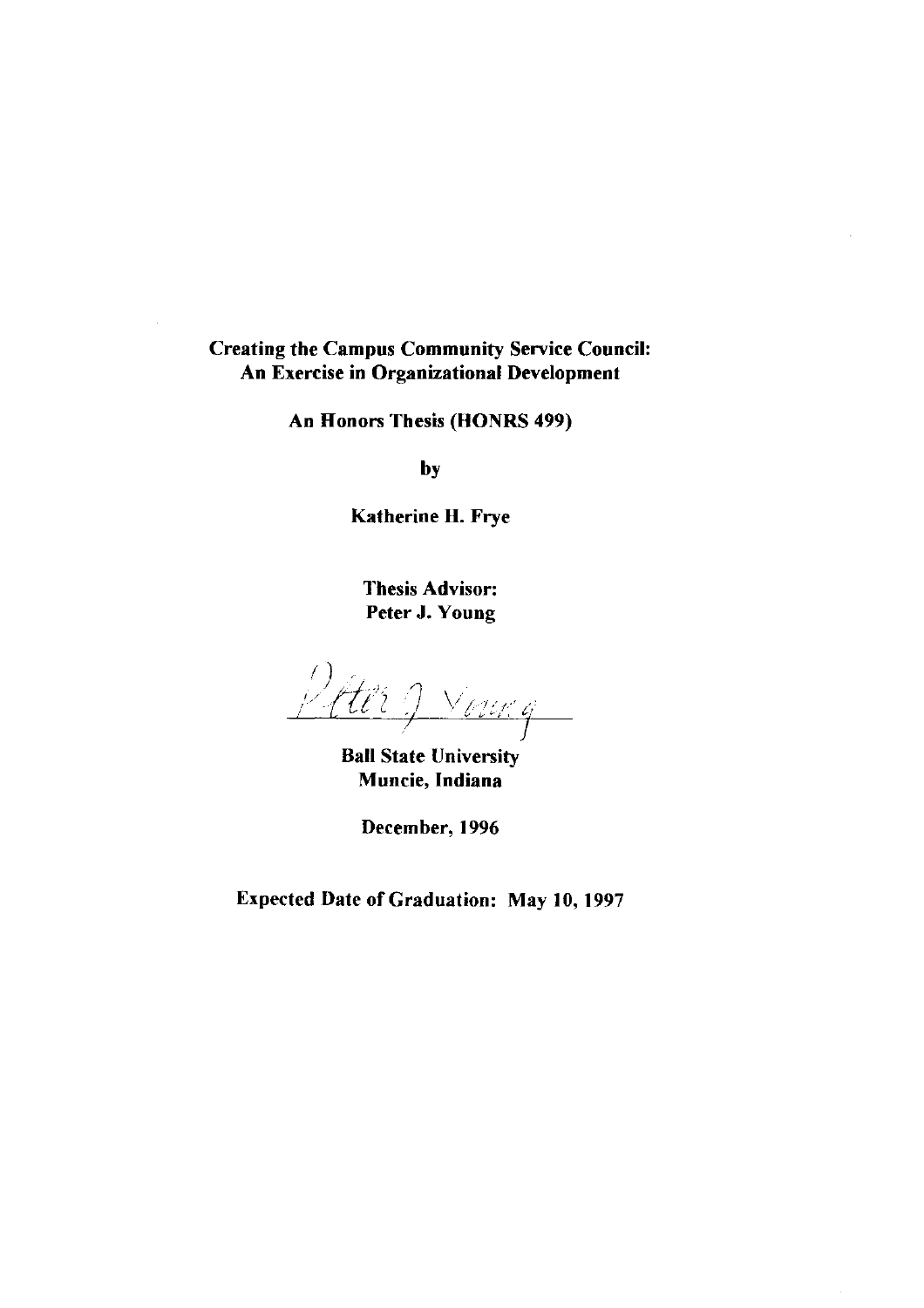#### **Abstract**

This thesis project created a Campus Community Service Council (CCSC) for the Ball State University campus. This council is a result of a need on campus for a forum for students to discuss service. The purposes of the council are: to organize members of organizations who participate in service activities into one forum, to educate the campus on the value of service experiences, to involve campus organizations in service experiences, to review grant and award applications related to community service, and to organize an annual campus-wide service project. Research was done by contacting the member institutions of the Indiana Campus Compact, an statewide organization that promotes service and service learning on college and university campuses in Indiana. My research indicated that this council, the CCSC, was one of the first of it's kind in the state.

A constitution for the organization was created and the first two regular meetings were planned and implemented. An advisor for the organization has been named and two co-chairs have been selected. The CCSC has plans for full operation beginning in the spring semester of 1997.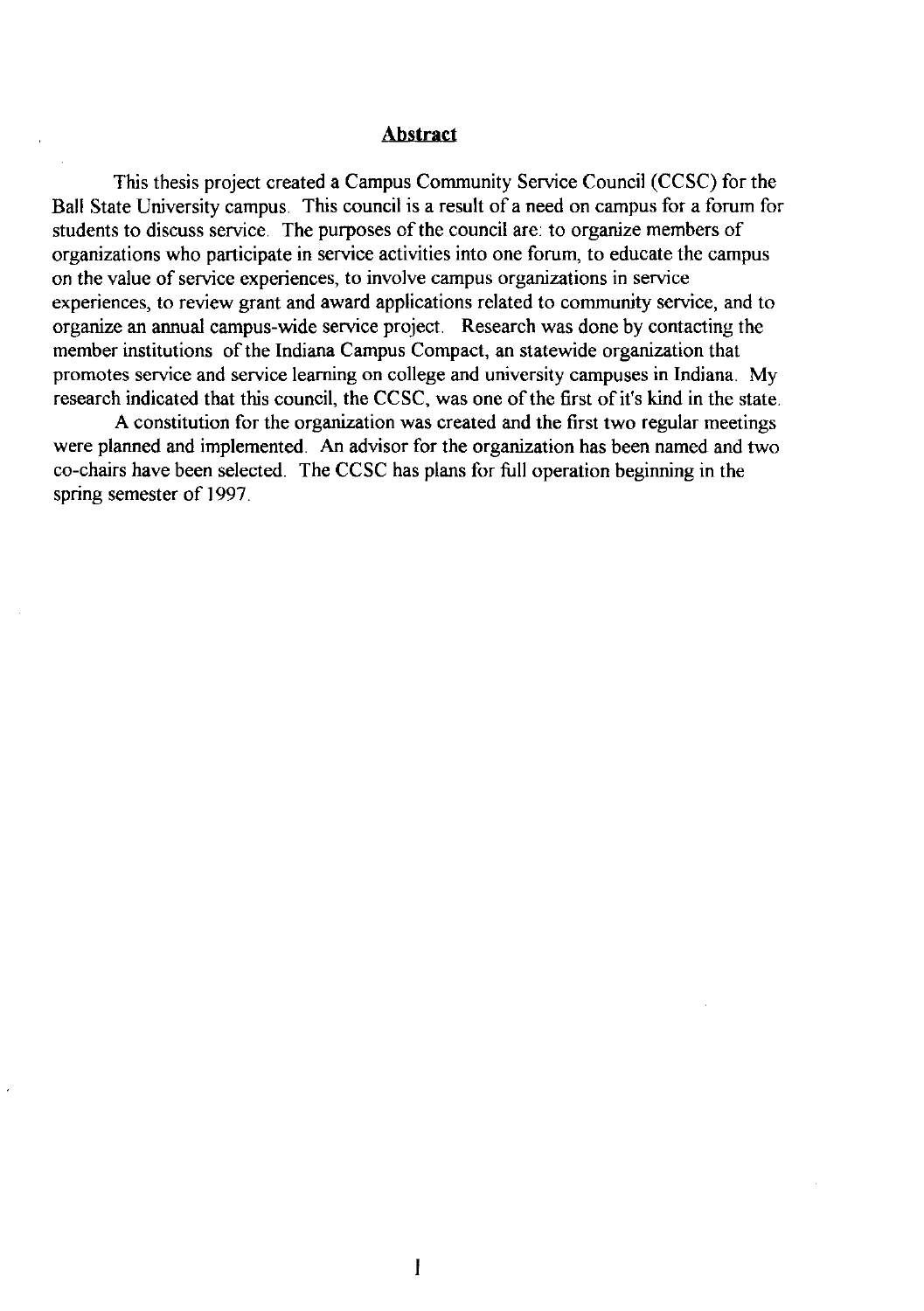# **Table of Contents**

| L.                   | Abstract                                     |                |
|----------------------|----------------------------------------------|----------------|
| $II$ .               | Acknowledgments                              | $\overline{2}$ |
| III.                 | Foreword                                     | 4              |
| $IV_{-}$             | Genesis and Group Formation                  | 5              |
| $\mathbf{V}_{\cdot}$ | <b>Research and Findings</b>                 | 8              |
|                      | VI The First Meeting                         | 13             |
| VII.                 | The Second Meeting                           | 14             |
| VIII.                | Summary and Recommendations for Future Study | 15             |

## **Appendices**

 $\mathcal{L}_{\mathcal{A}}$ 

 $\hat{\mathcal{A}}$ 

| Appendix A | Introduction letter to organizations                                 | 17 |
|------------|----------------------------------------------------------------------|----|
| Appendix B | Response form for organizations                                      | 18 |
| Appendix C | Indiana Campus Compact Contact List                                  | 19 |
| Appendix D | The Constitution of the Student Caucus for Community Service         | 28 |
| Appendix E | First draft of the constitution of the Campus Community Service      |    |
|            | Council                                                              | 30 |
| Appendix F | Second draft of the constitution of the Campus Community Service     |    |
|            | Council                                                              | 33 |
| Appendix G | Announcement of the meeting to the organizations that responded      | 36 |
| Appendix H | Announcement of the meeting to the organizations that did not        |    |
|            | respond.                                                             | 37 |
| Appendix I | First regular meeting agenda                                         | 38 |
| Appendix J | Follow up letter to the organizations I had not heard from           | 39 |
| Appendix K | Follow up letter to the organizations I had heard from               | 40 |
| Appendix L | Announcement of second meeting                                       | 41 |
| Appendix M | Second regular meeting agenda                                        | 42 |
| Appendix N | Follow up letter to the organizations that did not attend the second |    |
|            | meeting.                                                             | 43 |
| Appendix O | Intent to Organize Form                                              | 44 |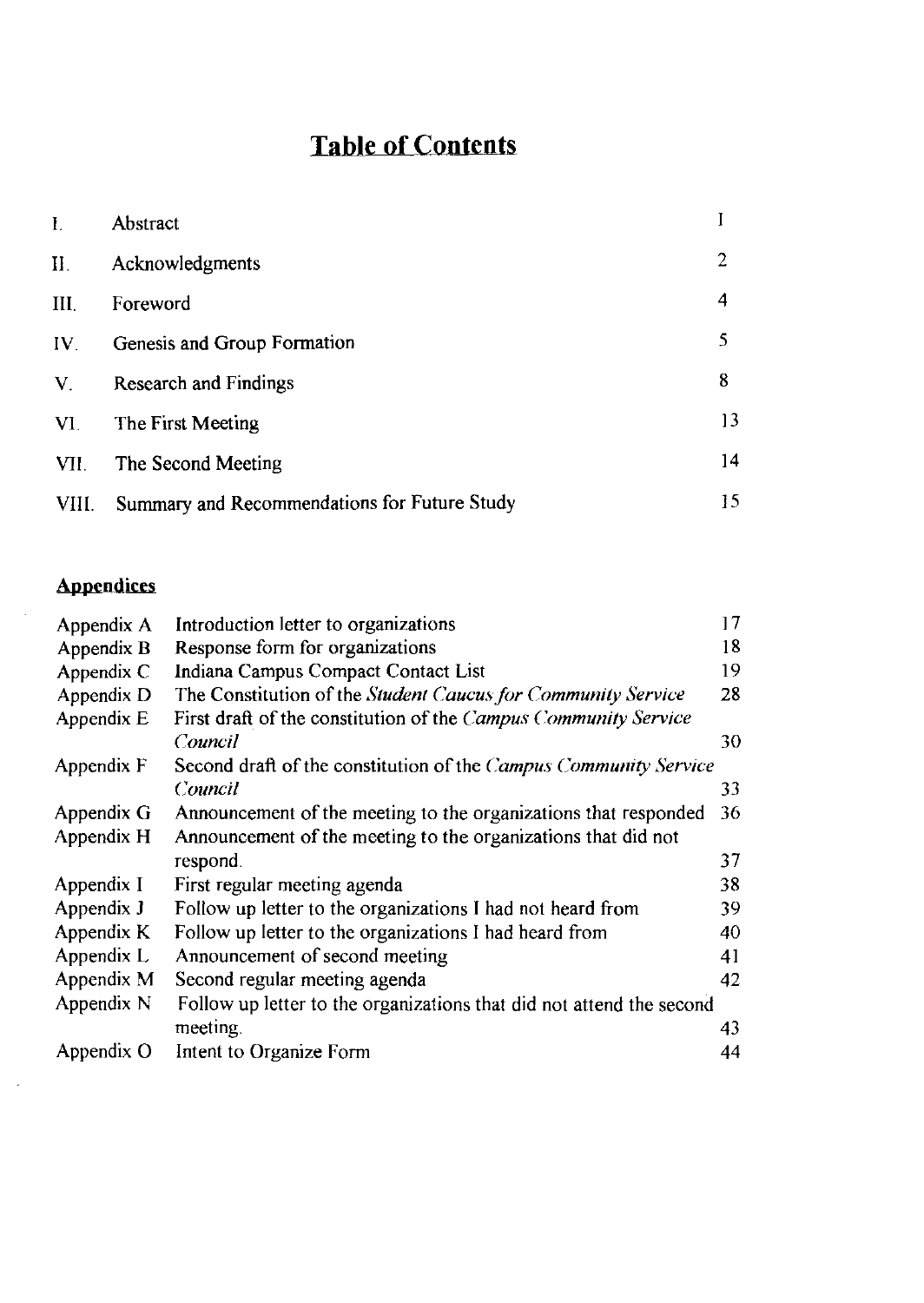#### **Acknowledgments**

I would like to thank God, for without His love and guidance, I would not be where or who I am today.

I would also like thank Mr. Peter J. Young, my advisor in this project. His support, guidance and example have been crucial in my success and the success of this project.

I would like to thank my fiance, Jim, for his constant support and encouragement, especially when it seemed I'd have to start over again and he offered to type.

I would also like to thank my family, for always supporting me in my education, and always challenging me to do my best.

I would like to thank Cameron Stutsman, Ball State's Help Desk, and Norton Disk Doctor©, for finding most of the files that I thought were lost forever on my computer disk.

Thanks also to my friends in Elliott Residence Hall who have been sounding boards and have allowed their rooms to be places of relaxation and support in times of need. This especially goes to my roommate, Mandy, who has heard my sighs of frustration and has supported me from the beginning.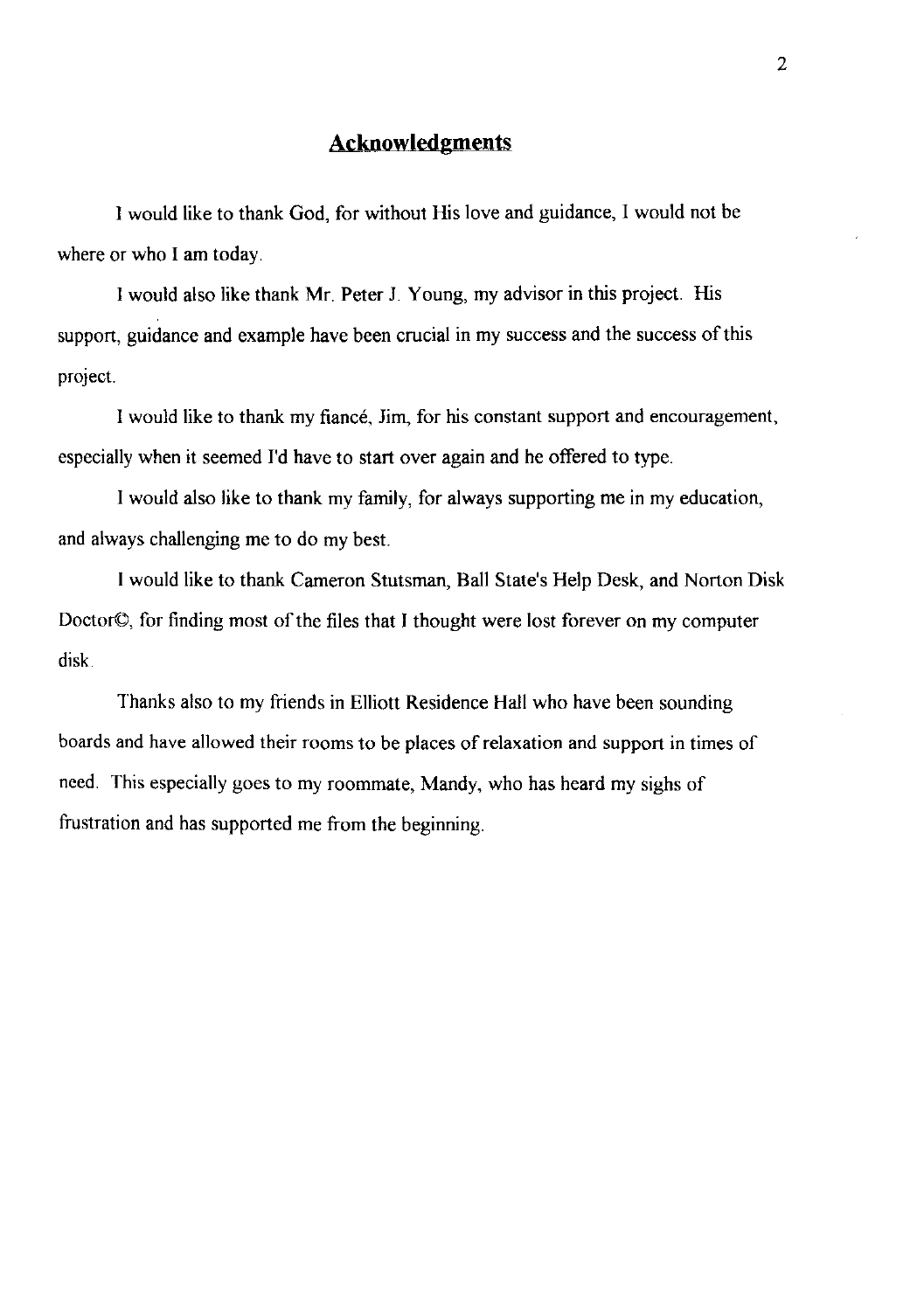#### **Foreword**

Community Service has been an integral part of my life since I was in high school. At that time, the majority of community service activities I engaged in revolved around visiting convalescent homes in my area. When deciding to go to college, I decided to major in Social Work so that I could serve people as my life's work. I haven't changed my major at all in these four years.

Upon arriving at Ball State University, I started volunteering for Student Voluntary Services. I really loved my experiences with the program and continued throughout the rest of my college career. I then joined a service fraternity, Alpha Phi Omega, in order to get to know others who love to do service as much as I do. I became an officer and devoted much of my time to the fraternity, or more specifically, to service.

**In** addition, I had become a member of Alpha Lambda Delta and Golden Key honor societies, which have a community service focus. I noticed how these groups struggled to find service opportunities around campus and in the community.

I have been involved in the **Excellence in Leadership** program continually since I was a freshman. My favorite phase was the third year because each student was linked with an agency in the community and worked with that agency for the entire academic year. I worked with the Hospital Hospitality House and learned so much about the inner workings of a non-profit agency and how to run an agency in general. It really helped me feel more an active part of the community rather than a passive bystander.

To me, community service should be included as a part of every college students' education. It helps onc develop character and gives something valuable back to the community. I have worked with people who have had to do community service for their classes, and although they were reluctant at first to do something extra for their classes outside of class time, I have yet to run into a volunteer who did not feel personally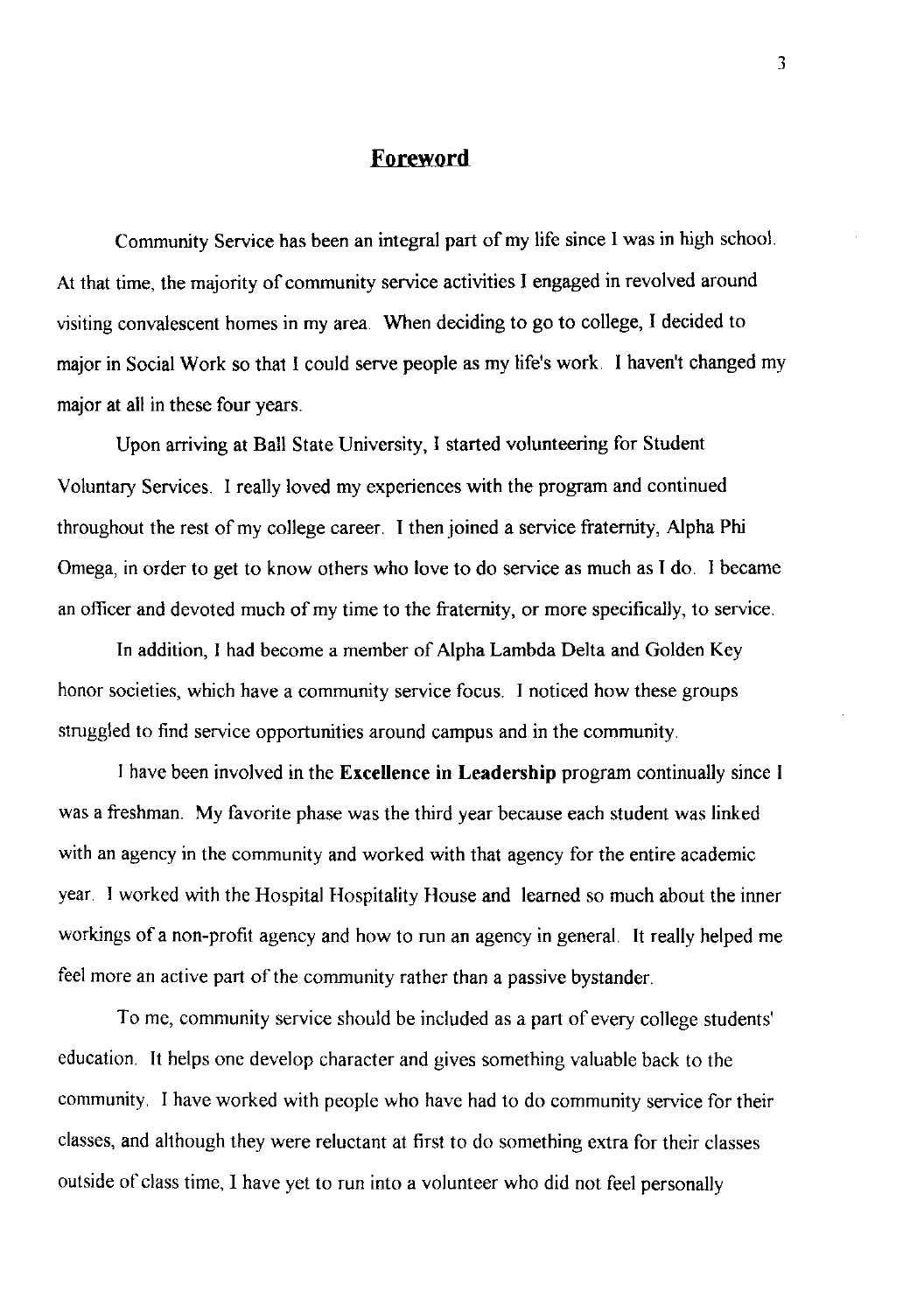rewarded for doing the service. Many of these volunteers also returned in subsequent semesters to volunteer because they wanted to and not because it was required of them.

Community service can make one feel good about oneself, seeing the difference one person can make. It's gratifying to know what a difference you have made, and how much the people you've helped appreciate it. Giving of oneself and one's resources to make someone's life better, or their job better, or just make their day brighter is what community service is all about.

The purpose of this council is to bring people who are part of organizations that participate in service activities together. By doing this, these representatives can discuss service opportunities, recognize organizations on campus who do outstanding service, discuss successes and failures with peers who may have suggestions, do service together, and educate the Ball State University campus about the service opportunities that are available to them.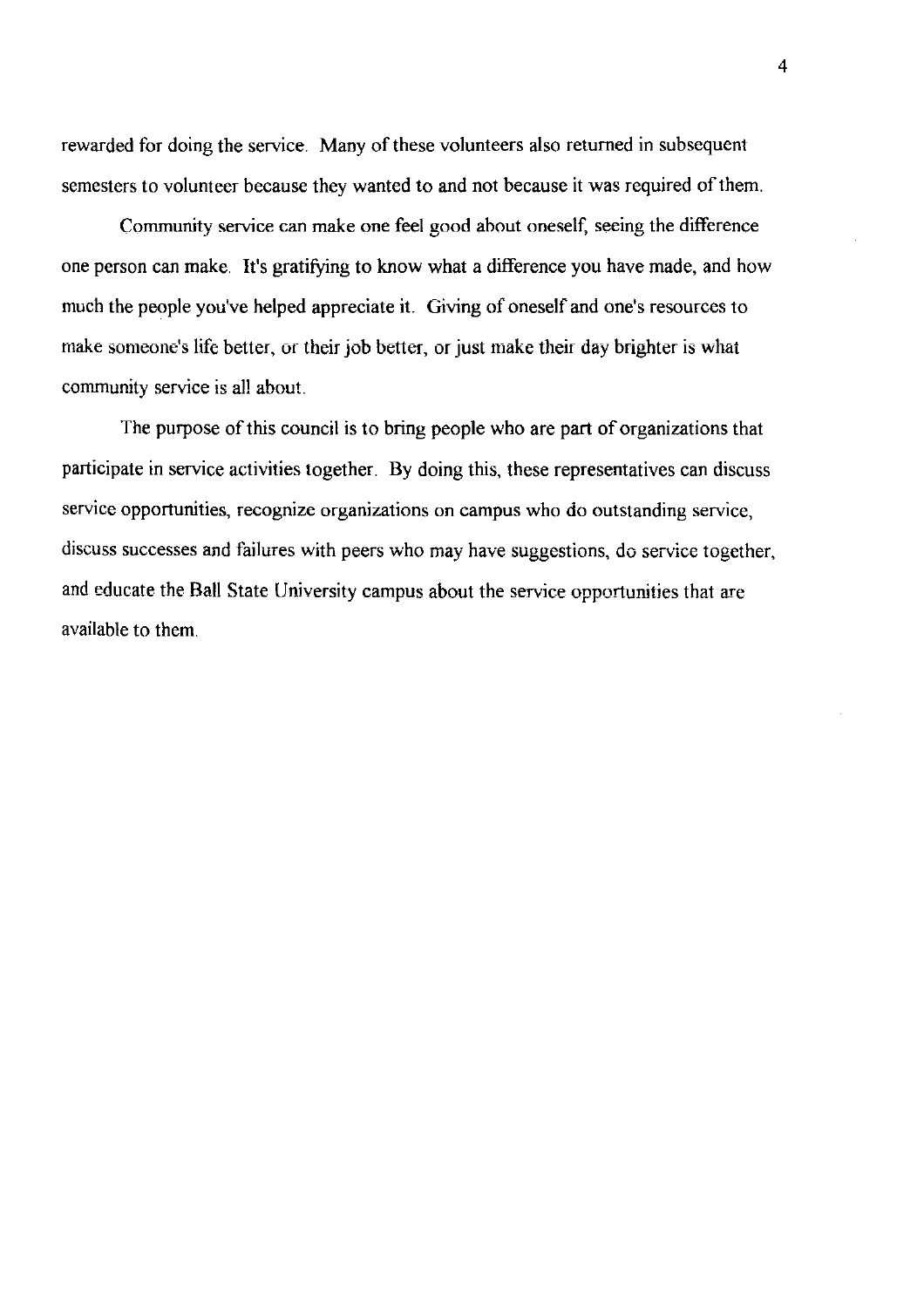#### **Genesis of the Project & Group Formation**

This project was started as a result of a need that both my advisor, Mr. Peter Young, Assistant Director of Leadership and Service Programs, and I saw on the Ball State University campus. This need is for communication between service organizations on our campus. As a member and former officer of Alpha Phi Omega, national service fraternity, I know there was considerable discussion about doing service projects with other organizations on campus, specifically Student Voluntary Services and Epsilon Sigma Alpha, a service sorority. During my active membership in Alpha Phi Omega, we, as a chapter, did not engage in any activities with either of these organizations. When I became a program coordinator for Student Voluntary Services, 1 noticed that there was also considerable discussion about doing service with other organizations, but again, nothing resulted from the discussions.

When Mr. Young brought the idea of creating a service council to my attention, I was eager to start the planning. There had been a council similar to the one we envisioned that went defunct in 1993. The name of this council was the *Student Caucus for Community Service.* Mr. Young supplied me with a copy of this organization's constitution and by-laws, which proved helpful later when I began writing the constitution for the new group.

Mr. Young and 1 discussed which organizations were service-oriented on campus and decided to invite members from Alpha Phi Omega, Student Voluntary Services, Habitat for Humanity, Epsilon Sigma Alpha, and Circle K. During my conference for my thesis topic approval with Dr. Joanne Edmonds, Assistant Dean of the Honors College, I was reminded of the difficulties honor societies have on campus finding service opportunities. I am also a member of Alpha Lambda Delta, freshman honor society and Golden Key National Honor Society. I decided to include Alpha Lambda Delta, Blue Key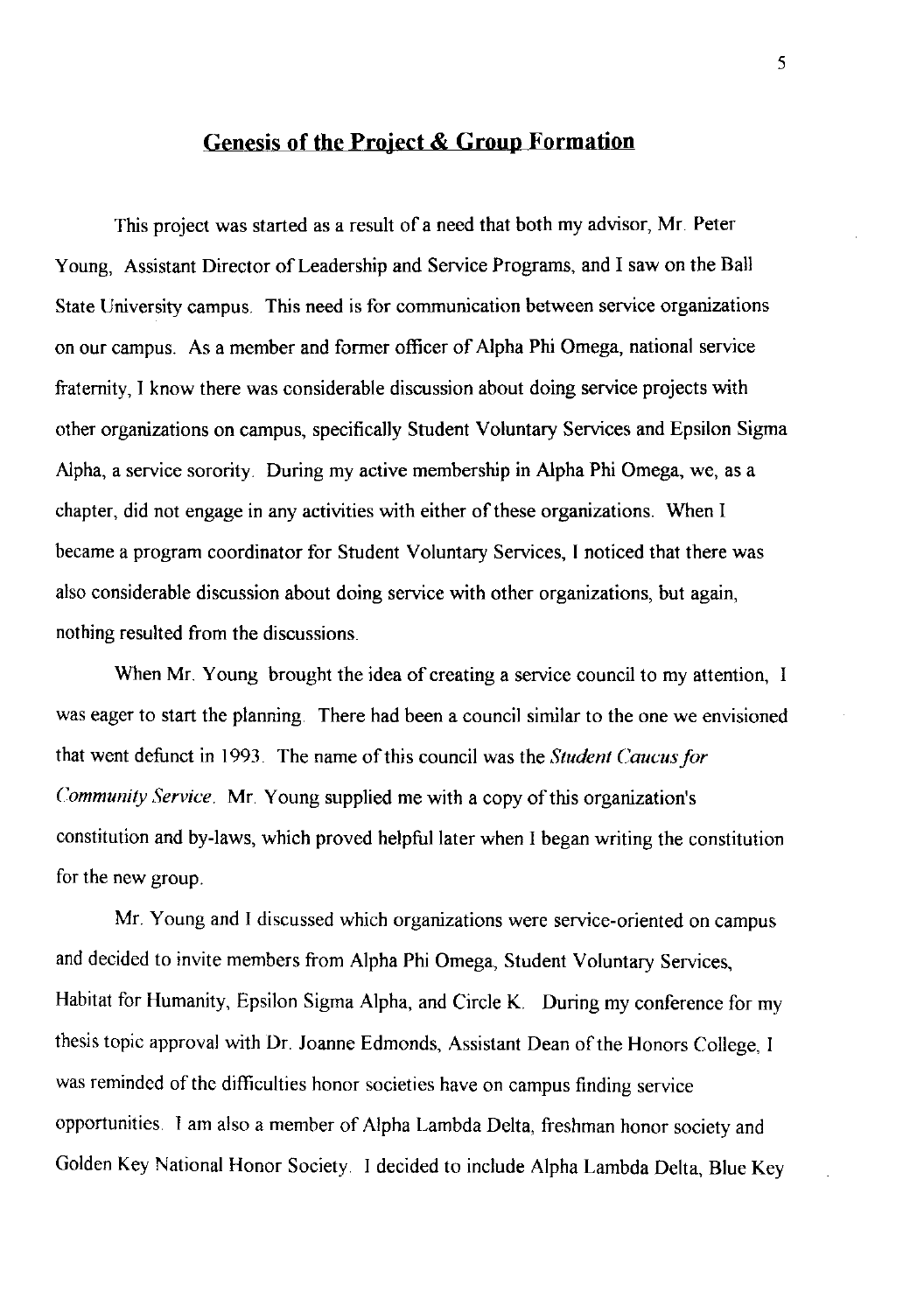Honor Society, Golden Key Honor Society, and Mortar Board as members of the service council

The *Campus Community Service Council* was created in order for organizations who perform service to have the opportunity to share projects they are involved in, discuss service opportunities on campus, do an annual service project together, and to review applications for grants and awards related to service. Many times, these organizations are either short of volunteers for their projects or short of projects for their volunteers. A function of this council is for each organization to have a connection to the other organizations.

On September 13, I sent out a letter of introduction and invitation to the council to all organizations mentioned above through campus mail (see Appendix A). With this invitation, I sent a response form (see Appendix B) and a self-addressed campus envelope. I received positive responses from Alpha Lambda Delta, Alpha Phi Omega, Golden Key Honor Society, and Student Voluntary Services. I received no negative responses, but none of the other above mentioned groups responded to this letter. However, I was not able to contact Circle K at all because their organization went defunct last year.

After contacting these organizations, I started to research other colleges and universities in Indiana via the Indiana Campus Compact to find out if there are any other programs/organizations similar to the one I was starting. I received an Indiana Campus Compact Advisory Board contact list from Mr. Young (see Appendix C) and began calling all the contact people on the list. Information about my research and findings can be found in the section entitled "Research and Findings".

The Indiana Campus Compact has members from twenty-five colleges and universities in the state. The compact's five goals are: to promote presidential and student leadership, support the development of Indiana communities, promote increased civic participation and responsibility, improve the quality of teaching and learning, and prepare students for service to society. To attain these goals, the Indiana Campus Compact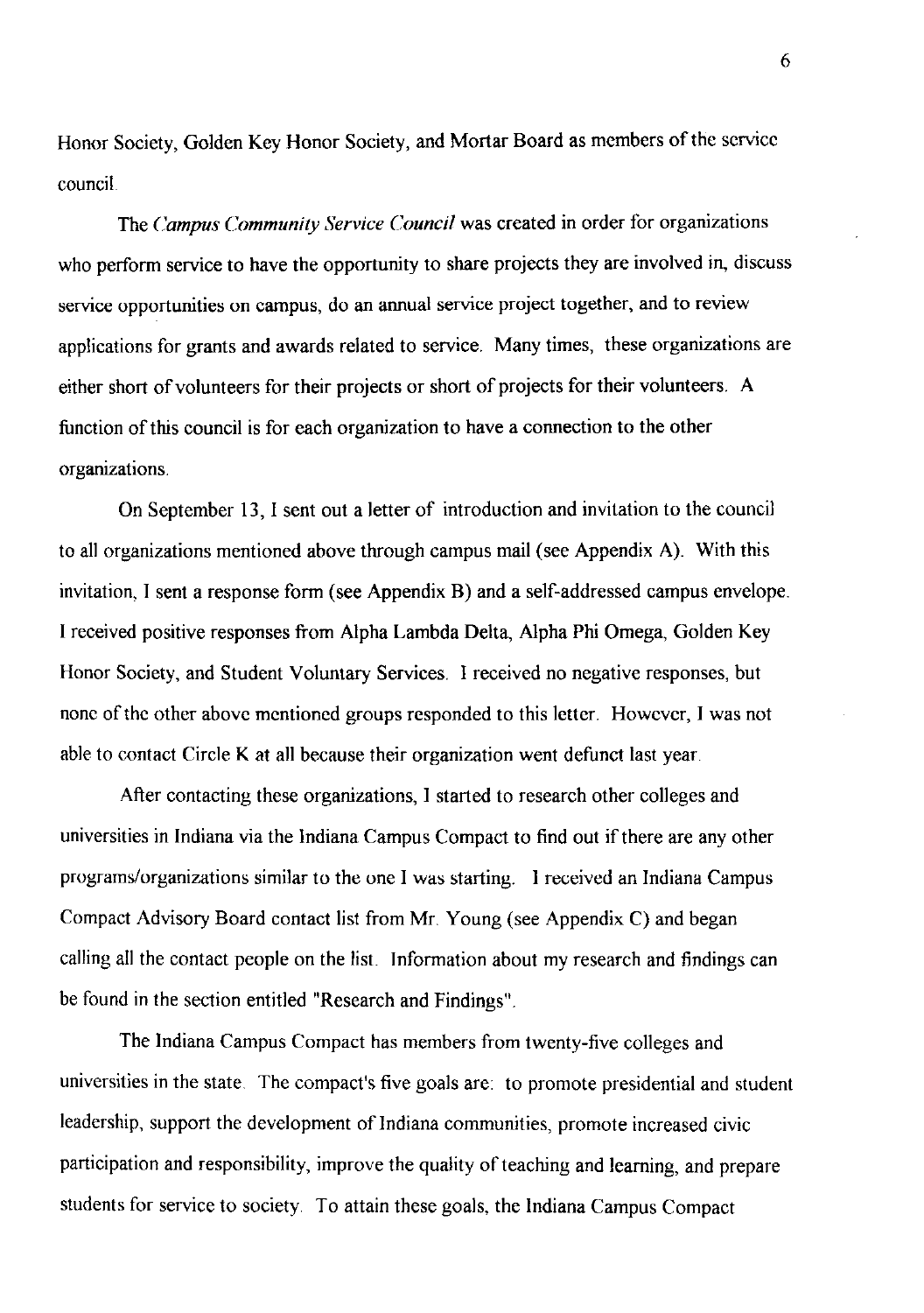develops programming in four areas. The first programming area is building a sustainable network. This gives the member institutions the benefits of a statewide network, but they also offer individualized assistance tailored to the institution. The second programming area is combining service with academic study. This area includes service learning curriculum and grants, faculty fellows projects, and service learning coordinators projects. The third programming area is connecting K-12 and higher education through service learning. This area unites students of all ages to do service and service learning activities. The fourth and final programming area is developing students through community service. The Indiana Campus Compact gives community service mini-grants through this programming area. It also trains Student Voluntary Service Coordinators on member campuses who are responsible for student service programs. There is a national Campus Compact that includes over 500 member colleges and universities.

At the same time, using the constitution from the Student Caucus for Community Service (see Appendix D) as a guideline, I drafted a constitution for the Campus Community Service Council, as the council is named (see Appendix E). I did this in order to have it affirmed by the members at the first meeting and amended as needed. The amended constitution (see Appendix F).

Prior to the first meeting of the council, I sent out reminders to all the invited organizations One was a thank-you to all those organizations I had heard from (see Appendix G). The other was a brief letter reminding them of my intentions for the council and the meeting information (see Appendix H).

7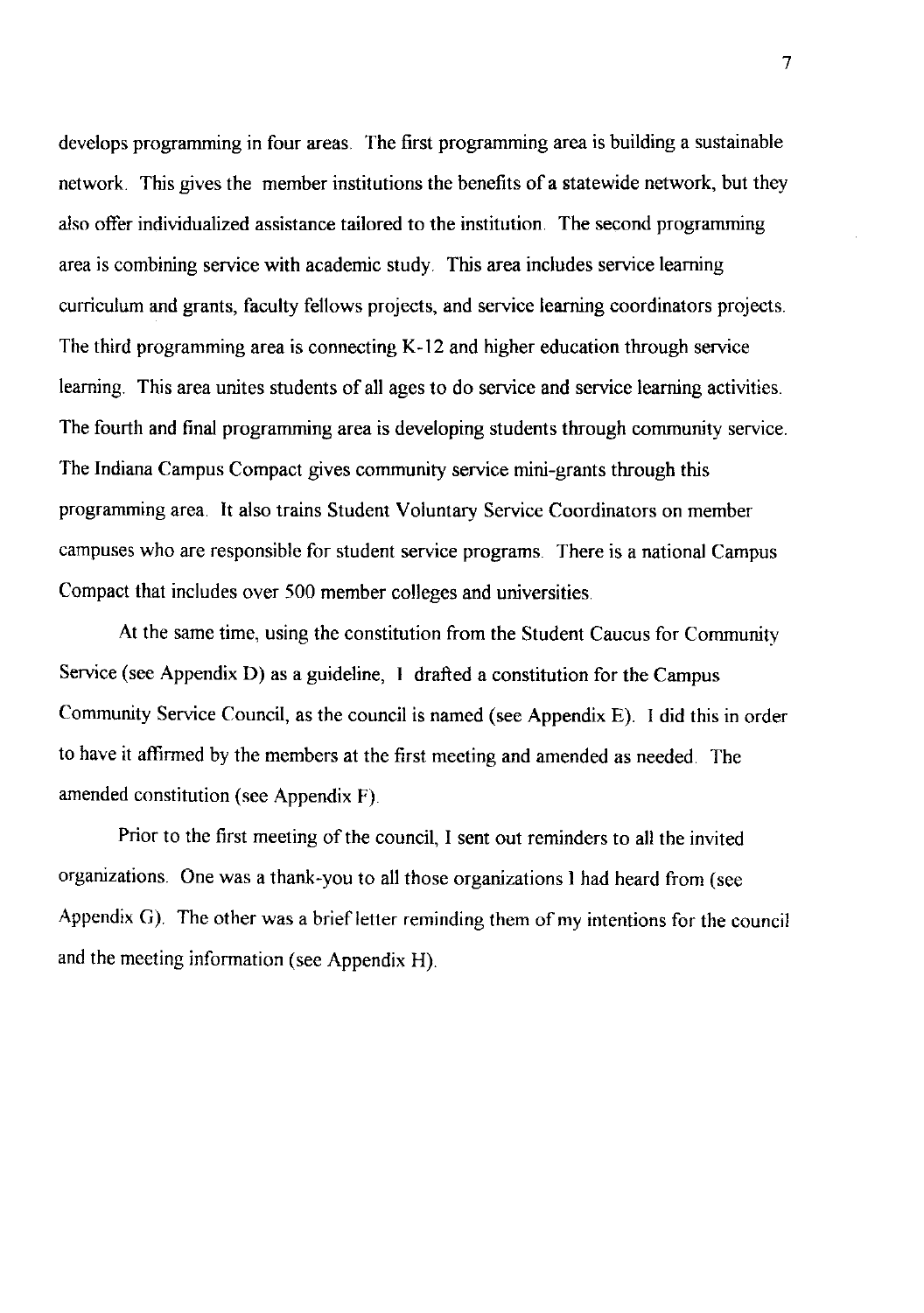#### **Research and Findings**

**In** order to do my research, I called all the Community Service Personnel Contacts from every institution belonging to the Indiana Campus Compact. After introducing myself, and describing my project to the contact person, I asked if they had any program or organization similar to the one I was trying to create.

Of the schools I was able to contact, I found that this council is one of the first of it's kind in the state. Many other schools in the Indiana Campus Compact are just starting their service programs and barely have them off the ground. The advisors I spoke with from some these schools seemed embarrassed that their school was not as "revolutionary" as Ball State.

I spoke with Julie Beggs, from the Campus Activities Office at Butler University, and found that Butler does have a organization similar to the *Campus Community Service Council* that they call the *Butler Volunteer Network* This organization meets monthly to discuss service issues and volunteer opportunities in their area. The membership of this organization is comprised of representatives of all the service organizations on campus along with any organization on campus that has a philanthropy chairperson. She also stated that an e-mail newsletter helps to keep the representatives in contact with the events of the Network. The *Rutler Volunleer Network* is having problems with participation and attendance by organization representatives. Ms. Beggs' suggestion for representative's increased attendance is to announce and offer food at the meetings. She stated that the *Rutler Volunteer Network* has not been as much of a success as she had hoped, but that next semester she has some new ideas for greater attendance by participants including giveaways and guest speakers.

Jane Williams, the assistant to the director of the Hartman Center for Civic Education and Leadership, at DePauw University, told me that their center has only been open for one year and that at this time their service program is not very extensive. They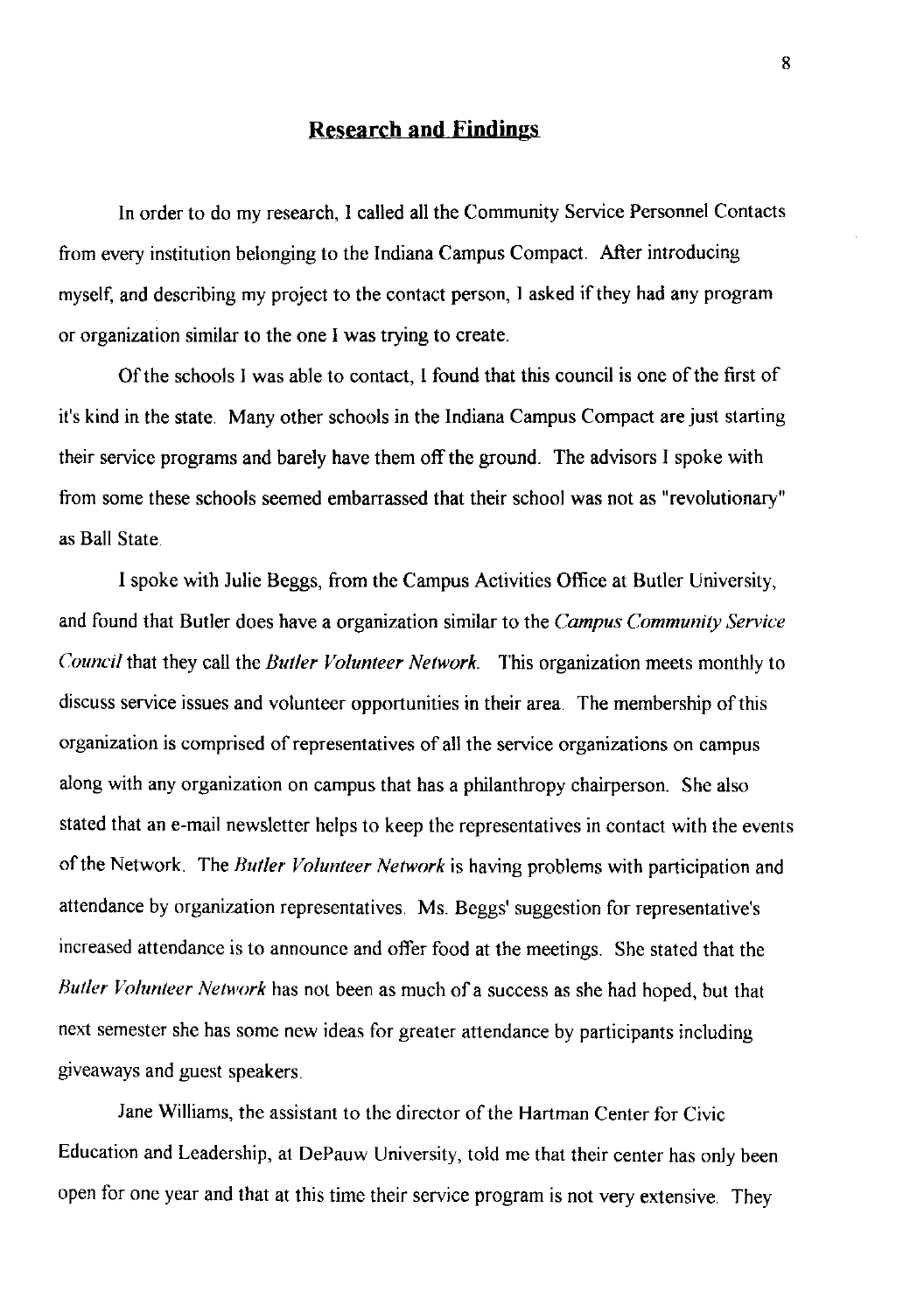do have an organization called the *Volunteer Ambassadors* that meets monthly or bimonthly, depending on how busy they are. Representatives from sororities, fraternities and residence halls meet to discuss philanthropic things they are doing. They do not do a collaborative service project, but it is a thought for the *Volunteer Ambassadors* in the future.

Theresa Ludwig, in the Office of Service Learning at Earlham College, told me that they have the *Service Learning Advisory Council* at Earlham. This council is comprised of community members, facuIty and staff representatives, and student representatives and they meet three times an academic year, at the beginning of each of their terms. This council discusses current programs for service learning at Earlham and possibilities for future programs. Currently, the council is discussing the councils' direction and purpose for the next four years.

I spoke with Brother Chris Dreyer from Holy Cross College, and he told me that Holy Cross College is just starting it's service program. The only service-related activity they have at this time is a course about community service.

Petra Roter, assistant director of Student Life Programs at Indiana State University, told me that Indiana State University had just joined the Indiana Campus Compact and they do not have any formalized service program. At the time I spoke to her, they were starting a Service Corps that involves one-time service projects. She was hopeful that next year she'll have more programs to talk about.

I spoke with Margaret O'Gorman at the Student Activities office at Indiana University, Bloomington, and she told me that they do not have a formal council. The volunteer opportunities on campus are routed through their Volunteer Student Bureau. This bureau makes referrals and placements of students into volunteer sites. She also referred me to internet, and service learning home pages for national information.

I spoke with Sarah Hawkins at Indiana University, Kokomo, and she said that their service program is very limited. At IUK, there is one student who focuses on service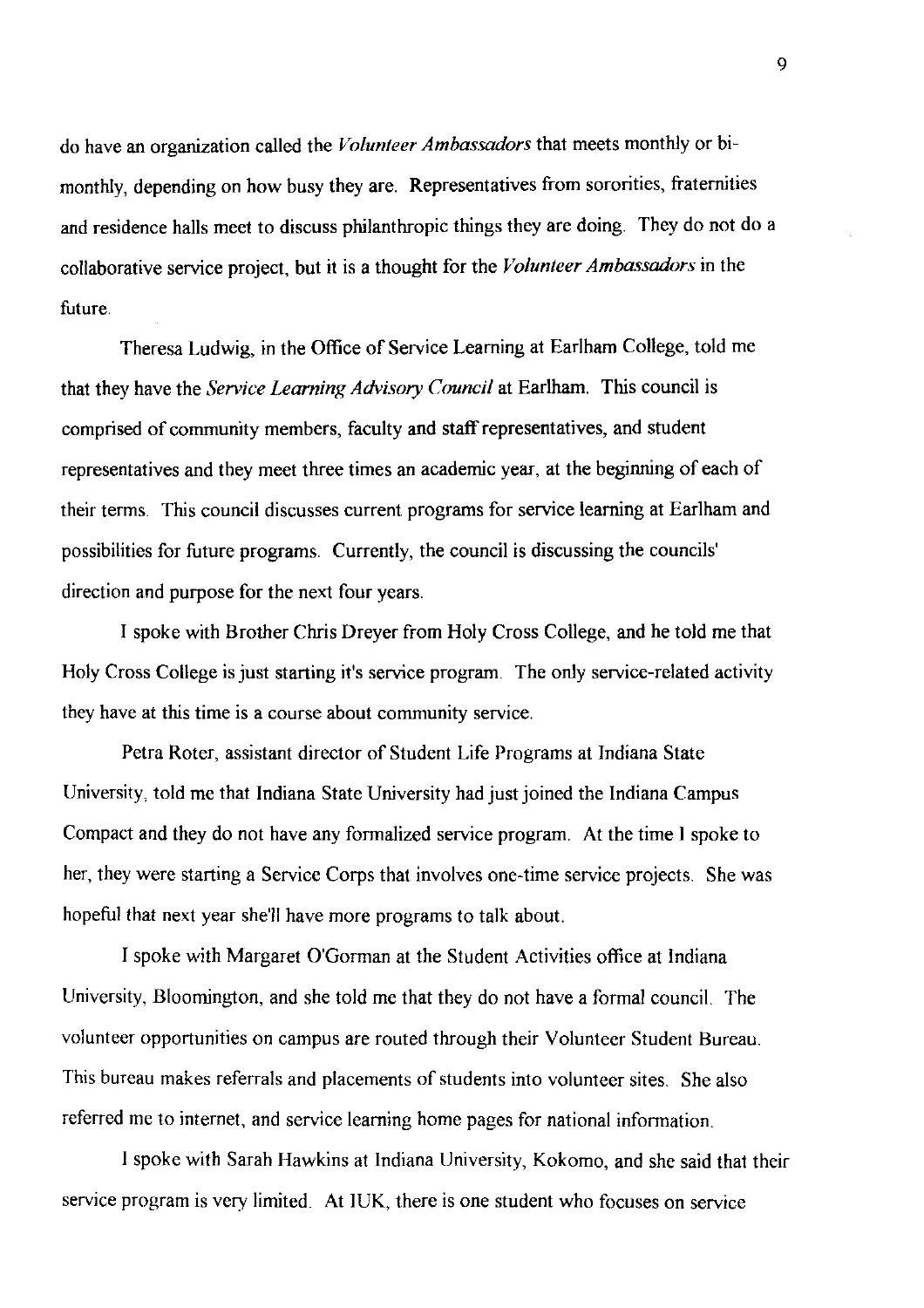opportunities, and spreads the word as much as possible. It is my understanding that they are hoping to expand their service program, but with their small student population, it is difficult.

Mary Ball Brant, at Indiana University Purdue University-Fort Wayne, said that they have no council such as the *Campus Community Service Council.* She said they have no designated office for service, and their service program is "minimal."

I spoke with JeffVessely from the Student Activities Office at Indiana University Purdue University, Indianapolis. He told me that they have a small advisory committee that meets twice a semester and is made up of staff, faculty and community members. They discuss campus and community service issues, but students and student organizations are not yet members of this committee.

Nancy Scott, at Marian College, said they have a Service Learning Advisory Board that includes faculty, staff, community and student representatives that meets bi-monthly. She said that this organization discusses the Office of Service Learning and Mentoring. They give grants to campus organizations that do service and offer some training opportunities in leadership and mentoring.

I spoke with Dr. Richard E. Grace, the director of the Undergraduate Studies Program at Purdue University, West Lafayette. He said that Purdue has no organization such at the *Campus Community Service Council,* but he highly suggested that community representatives be invited to be members of the council. He felt that by bringing in both community and faculty opinion that the CCSC would be a greater success.

Mary Rayburn, from Taylor World Outreach, at Taylor University said that approximately two hundred and fifty to three hundred students volunteer in TWO. She told me that there is a Community Outreach program, which has a fifteen member student cabinet. They meet monthly to discuss what is going on with each ministry (what I understand to be service project areas). These fifteen student ministry coordinators do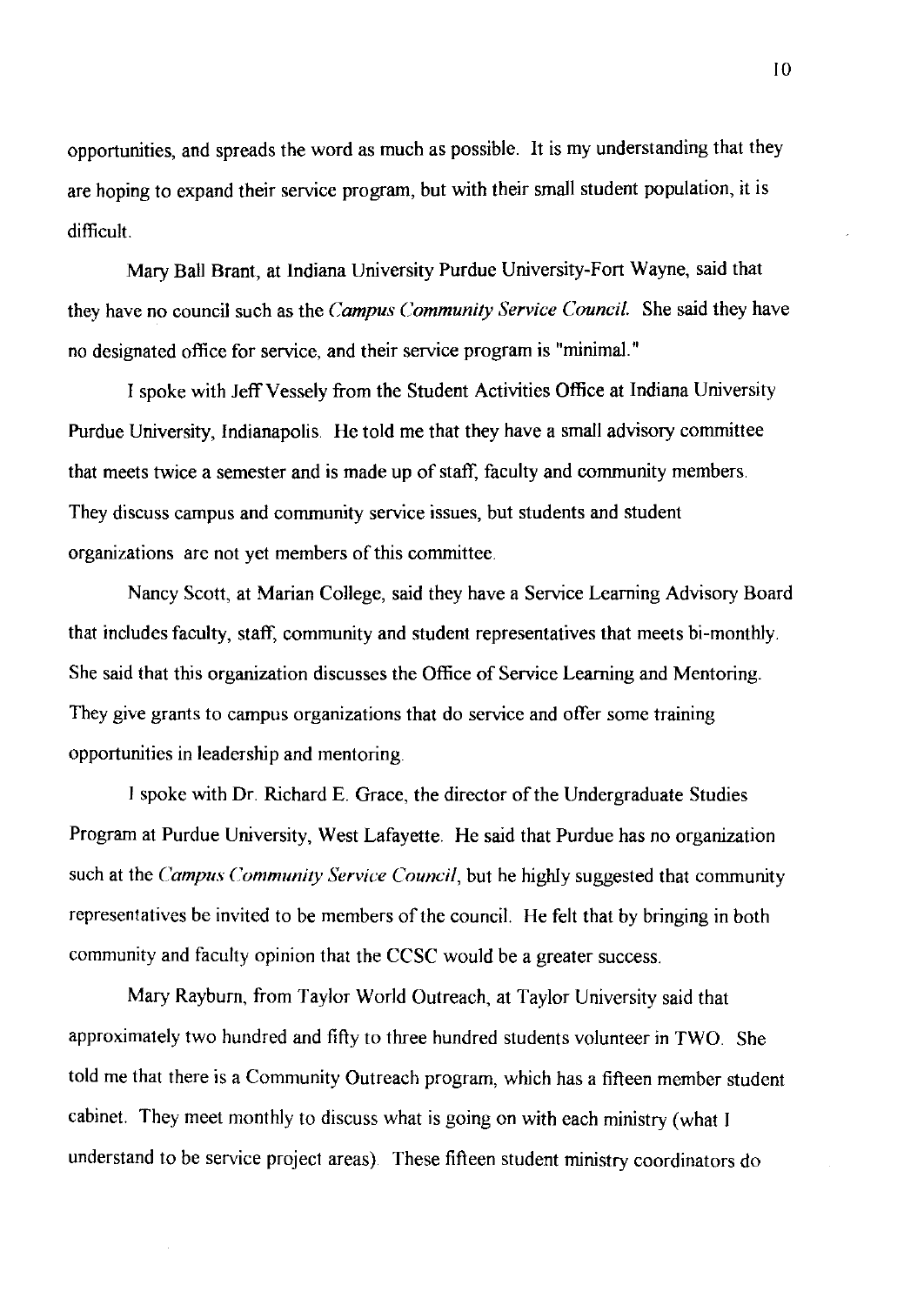one big project together with as many of their volunteers as possible, sharing resources and networking in the community.

I spoke to Kathy Royer at the Center for Social Concerns at the University of Notre Dame. Notre Dame has an extensive volunteer program, with over 2,000 students volunteering annually. The Center only deals with the leaders of the student organizations, and then the leaders do the recruiting for service projects and do the transporting, too. There is a committee at the University of Notre Dame that discusses service issues, but it is different than the *Campus Community Service Council.* It is comprised of one student representative, three community representatives, and Ms. Royer. They discuss their leadership development programs, and the Leadership Issues class that is offered there. They also discuss things that can be improved and things that are going well as they are.

Through this research, I found that all of these persons were very supportive of my idea and are very anxious to hear my results. One person even suggested I present my thesis to the Indiana Campus Compact when it is completed. I found that many schools in Indiana are just starting their service programs and are experimenting with different ideas at this time. The schools with the more developed service programs are the schools who either have a council like the *Campus Community Service Council,* or have been thinking of a way to create one themselves.

I also discovered that Ball State University's service program is held in high regard by other people who coordinate service programs across the state. Ball State's Program is older and more developed than the other programs and has a more structured, long-term volunteer program. Hopefully, this project will help the other schools to create their own *Campus Community Service Council.* I intend to make my findings available to these institutions via Mr. Young.

I have learned many useful things and gathered helpful ideas for the future through the contacts I have made with these community service personnel I think it is a great idea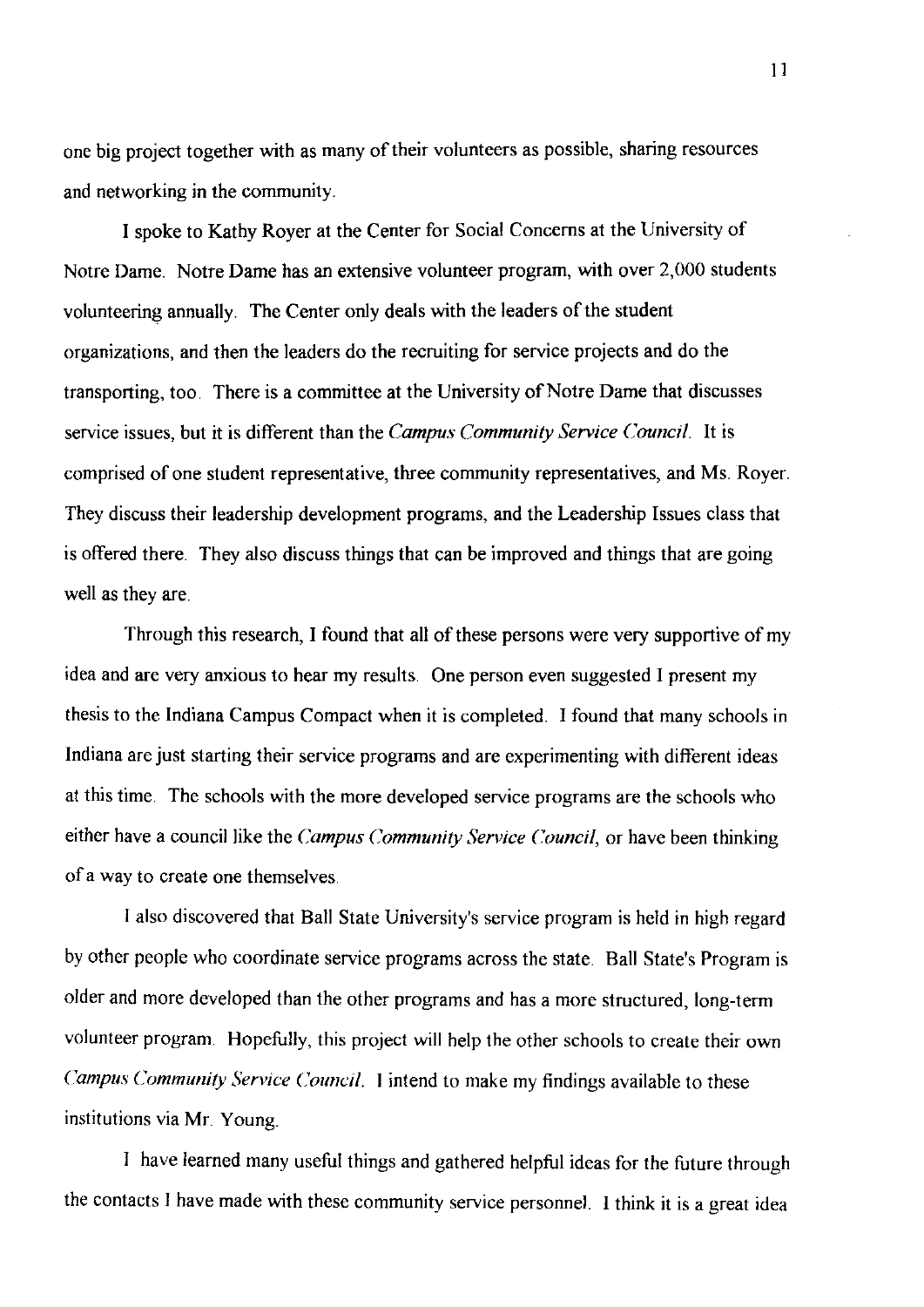to include food in the meeting to possibly draw more people. As a result of my conversations, I am also not as discouraged as I was earlier about the low turnout at the first two meetings of the council. First of all, I am starting a revolutionary council in Indiana. In addition, Butler has had the *Butler Volunteer Network* in place for over a year and they still have problems with poor attendance by representatives. From this example, I also learned that creating a new organization and getting people involved is not an easy task, nor is it accomplished quickly.

An idea that I would like to see incorporated into the council in the future is having community representatives in the group as well to allow members to make contacts in the Muncie community and identify other service opportunities. Having a guest speaker at the meetings is also a worthy idea, but because the *Campus Community Service Council* requires no dues it has no budget, so the speakers it would be able to invite would have to be free. Additionally, I feel that it would be a good idea to include representatives from other organizations that have a philanthropic chairperson.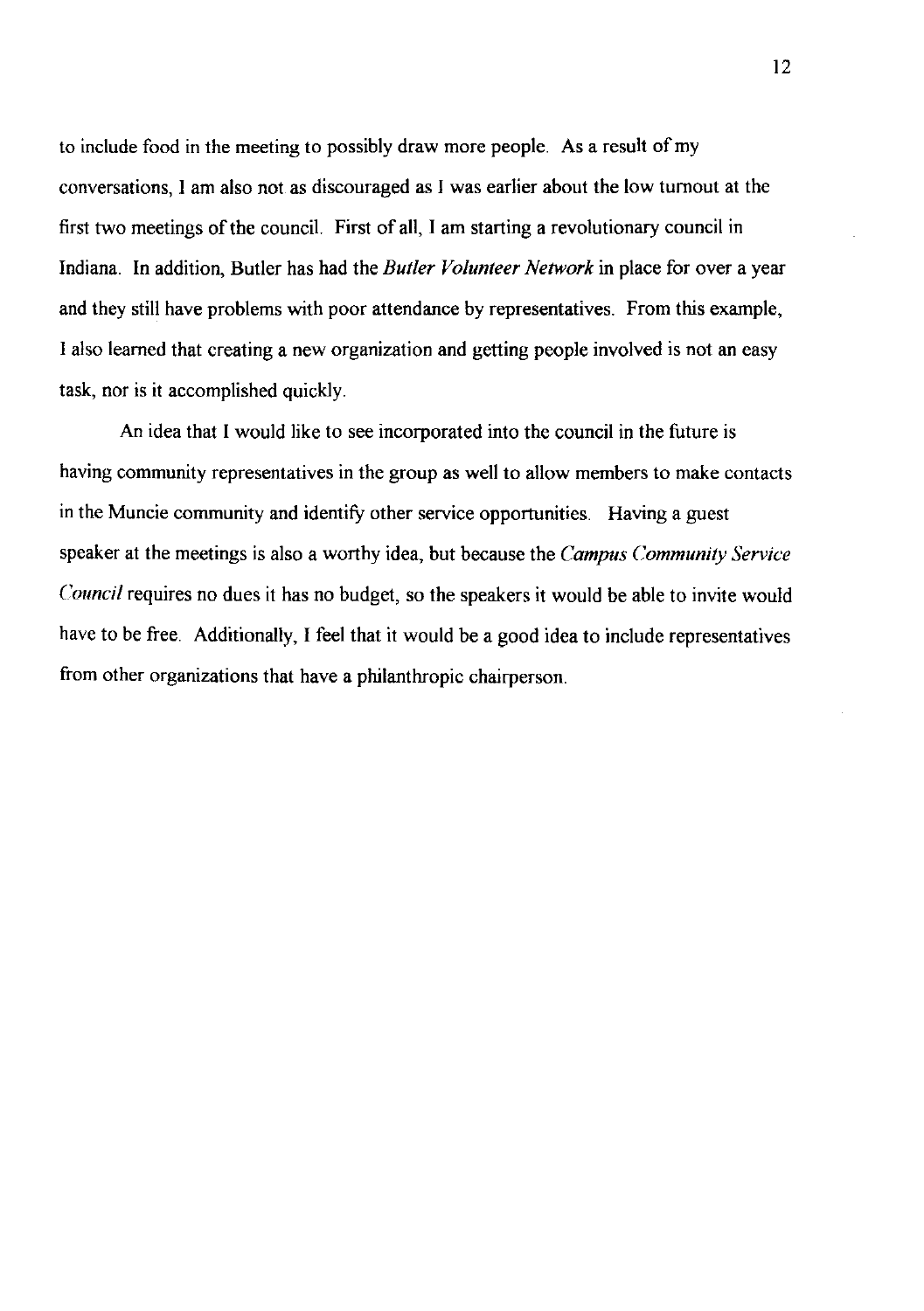#### **The First Meeting**

The first meeting of the Campus Community Service Council was held on Tuesday, November 19, 1996 at 9:00 am in the Student Center Multi-Purpose Room. Those attending were Donmichael Thompson, representative from Alpha Phi Omega, Jennifer Powers, representative of Student Voluntary Services, Peter Young, advisor of the council, and me, Katherine Frye.

We discussed the constitution, and Peter Young had suggestions for revisions, as noted in the revised constitution. I had intended to have elections for chair and secretary of the organization, but without a majority of the council present, it was tabled until the next meeting, which we decided would be sometime in December. It was decided that I would gather information from the others who were not present to decide if Tuesday mornings were a bad time for the others, or if it was the best time for the majority.

I felt discouraged because I had only heard from the Habitat for Humanity representative, who is unable to make almost any meeting time on Tuesdays. I had assumed that the others would attend. After the meeting, however, I spoke with the representative for Alpha Lambda Delta, who had something come up at the last minute, and the representative for Mortar Board, who had gotten ill the night before They are both able to make it to the meetings on Tuesdays.

I sent the agenda (see Appendix I) and a copy of the unamended constitution to the persons who did not attend the meeting through campus mail. I hoped to hear from the organizations that I hadn't yet heard from to find out whether or not they were interested in the council. I sent a letter (see Appendix J) asking for input on the constitution and an interest response from those organizations that I hadn't heard from at all. I sent a separate letter (see Appendix K) asking for input on the constitution to those organizations from which I had recieved positive responses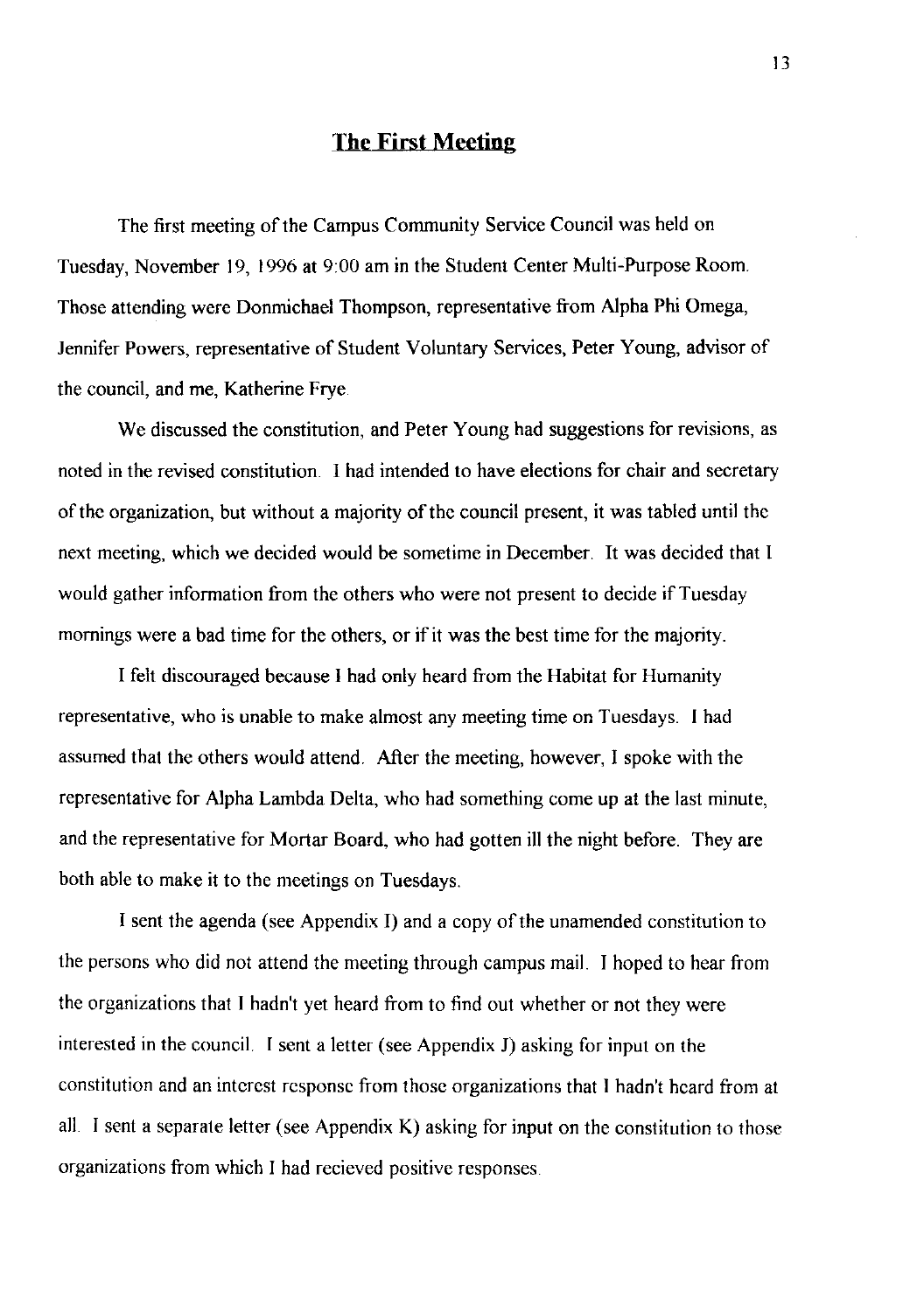#### **The Second Meeting**

The second meeting of the Campus Community Service Council was held on Tuesday, December 10,1996 at 9:30 am in Student Center room 303. Those attending were Donmichael Thompson, representative from Alpha Phi Omega, Peter Young, advisor of the council, and me, Katherine Frye. Kristen Jones, representative of Alpha Lambda Delta, arrived late.

Due to the low turnout, we did not discuss the issues listed on the agenda. We made introductions, and discussed the continuation of the council next semester. Donmichael Thompson agreed to serve as the co-chair for the group, with the Student Voluntary Services representative Jennifer Powers, and organize the first meeting for next semester by getting all the representative's schedules for next semester and picking a time that works well for everyone. They also agreed to meet with Mr. Young to discuss the agenda for the meeting.

I again felt discouraged because I had only heard from the Habitat for Humanity representative, who is unable to make almost any meeting time on Tuesdays. I had assumed that the others would attend. After the meeting, however, I received an e-mail from Epsilon Sigma Alpha stating that they are too busy to participate in the council at this time.

I sent the agenda and a letter (see Appendix M) describing the meeting to the organizations who did not attend but said they would be interested in being a part of the council. I explained that Donmichael had agreed to chair the first meeting of next semester and that he would be contacting them to get their schedules.

I then filled out the *Intent to Organize* form for Ball State University, and returned it to the Office of Leadership and Service Programs (see Appendix N). Three original copies of the proposed constitution were submitted with the application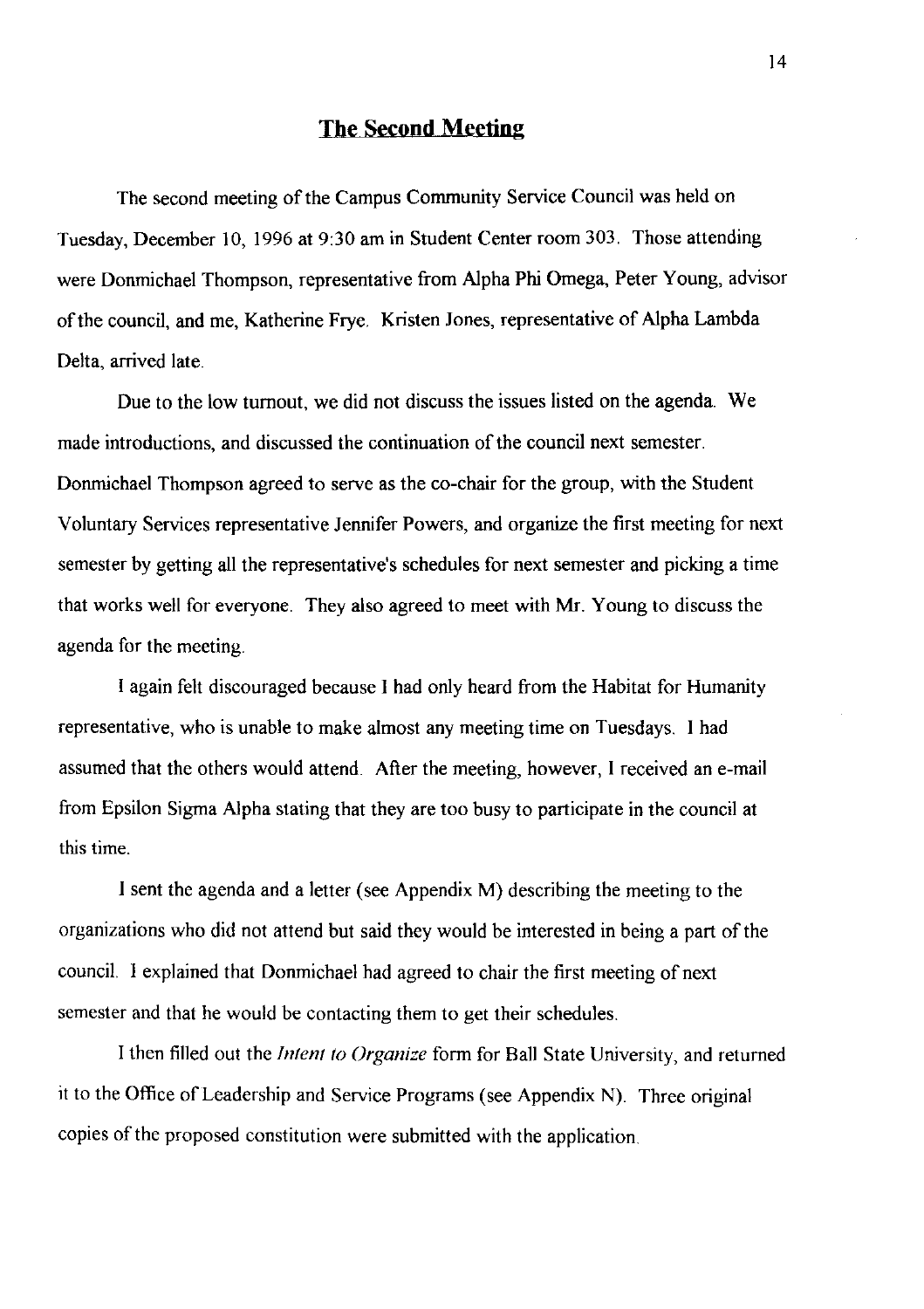#### **Summary & Recommendations for Future Study**

This project was quite a learning experience for me. I did not realize that there was so much planning to starting your own organization. I also didn't realize it would be so difficult to get less than a dozen people to come to the same meeting. Overall, however, I feel that the *Campus Community Service Council* will be a success in the future.

There are many things that I feel factored into the low number of attendees at the CCSC meetings. First of all, the meetings were held late in the semester, so it was difficult for people to make time for them in addition to the other activities going on at this time. I also feel that if I had access to the representatives class and work schedules the meetings would have more likely been held at a time when most, if not all, of the representatives were available.

There are many possibilities for future study with this project. First, the organization could be opened to include a representative from all organizations on campus who participate in philanthropic activities. Similarly, the organization could also invite community and staff/faculty of Ball State University to be a part of the *Campus Community Service Council* for an outside point of view for service, as I mentioned previously in my Research and Findings section.

Another possible area for study is to create an informative "How to" packet that other schools could use to create their own service council. This packet could include a sample constitution, a list of ways to encourage representative attendance, and other ideas for group development and growth. Along these lines, the Ball State University *Campus Community Service Council* could host a statewide conference on service and related issues to help promote service on this campus, and other campuses.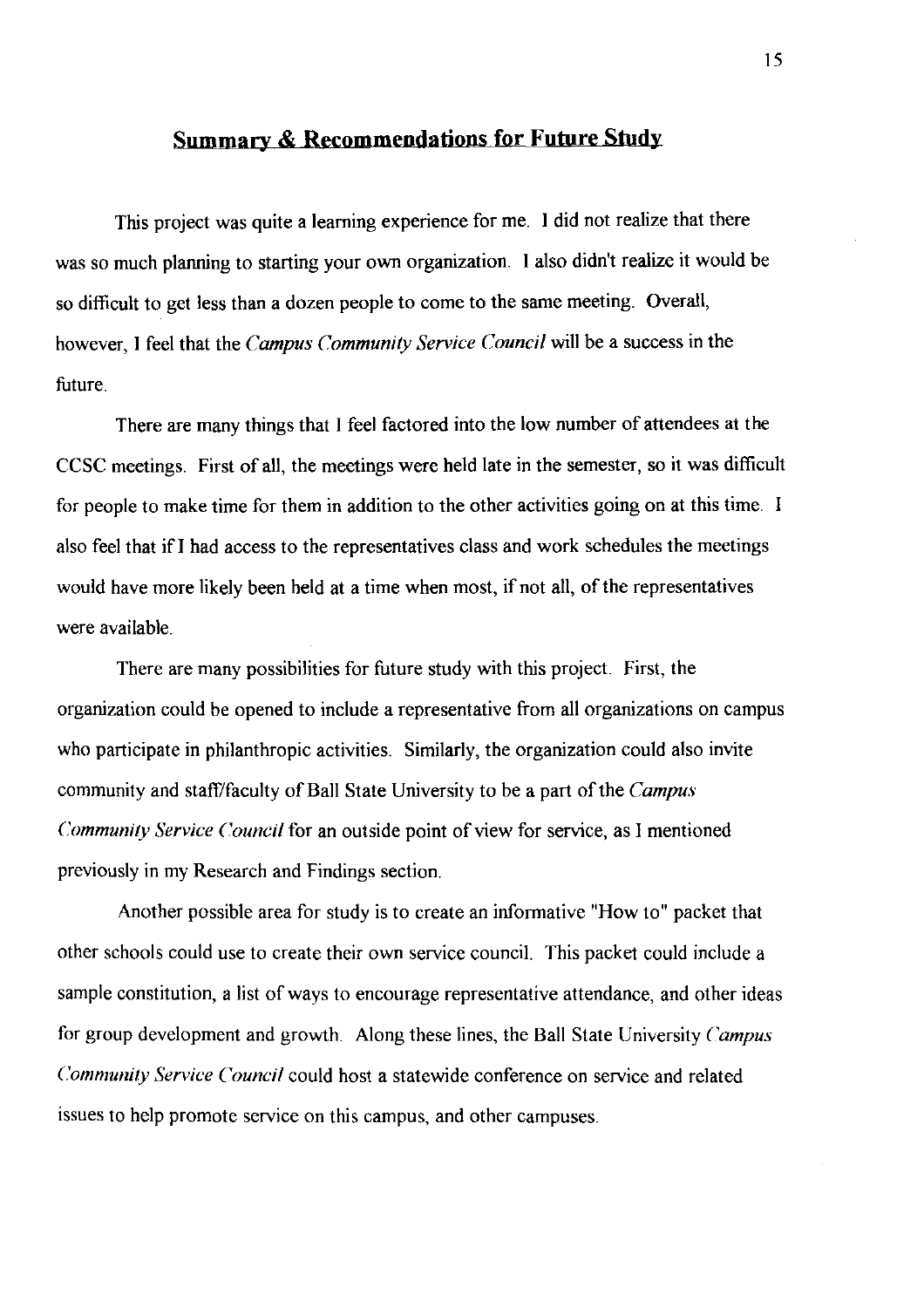A great amount of research and study could also be done on a nationwide level. The project could generate many **helpful** ideas for the CCSC as well as give us a better picture of the status of service programs in colleges and universities nationally.

 $\overline{a}$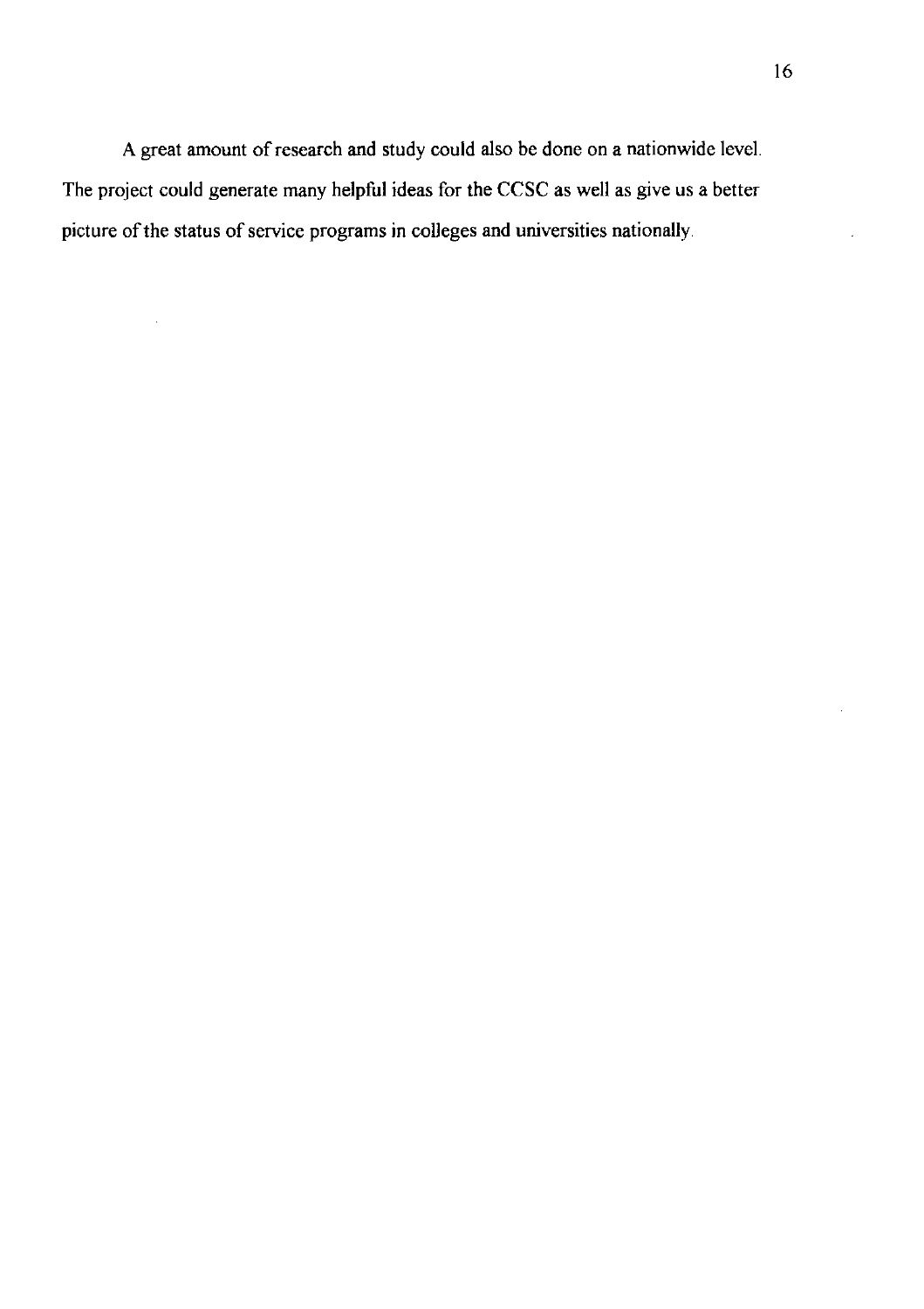Katherine Frye Elliott Hall Box 18 Muncie, IN 47306 (317) 214-8921

September 12, 1996

{President Name) {Organization) {Campus Address) Muncie, IN 47306

Dear {President's first name}:

Hello! My name is Katherine Frye and I want to tell you about what I am doing for my honors thesis. After I am done, it is my hope that you will want to become involved, too. My thesis project is the creation of a campus community service council. This council will unite service groups and groups which spend a great deal of time doing service to discuss service related issues on campus and to enlist the help of other people who are part of service organization's projects. It is also a goal that the council and the organizations which are represented on it will get the opportunity to do at least one campus or community service project a year together. As a charter member of this council, your concerns and those of {Organization) will be heard

At this point in time, I would like to know if your organization would be interested in being a part of this council. Meetings would be limited to once a month; dates and times are yet to be determined. Please return the enclosed reply sheet to me as soon as possible. It is my intention that the council will meet for the first time in mid- or late October.

Thank you very much for your time. I hope to hear from you soon.

Sincerely,

Katherine H. Frye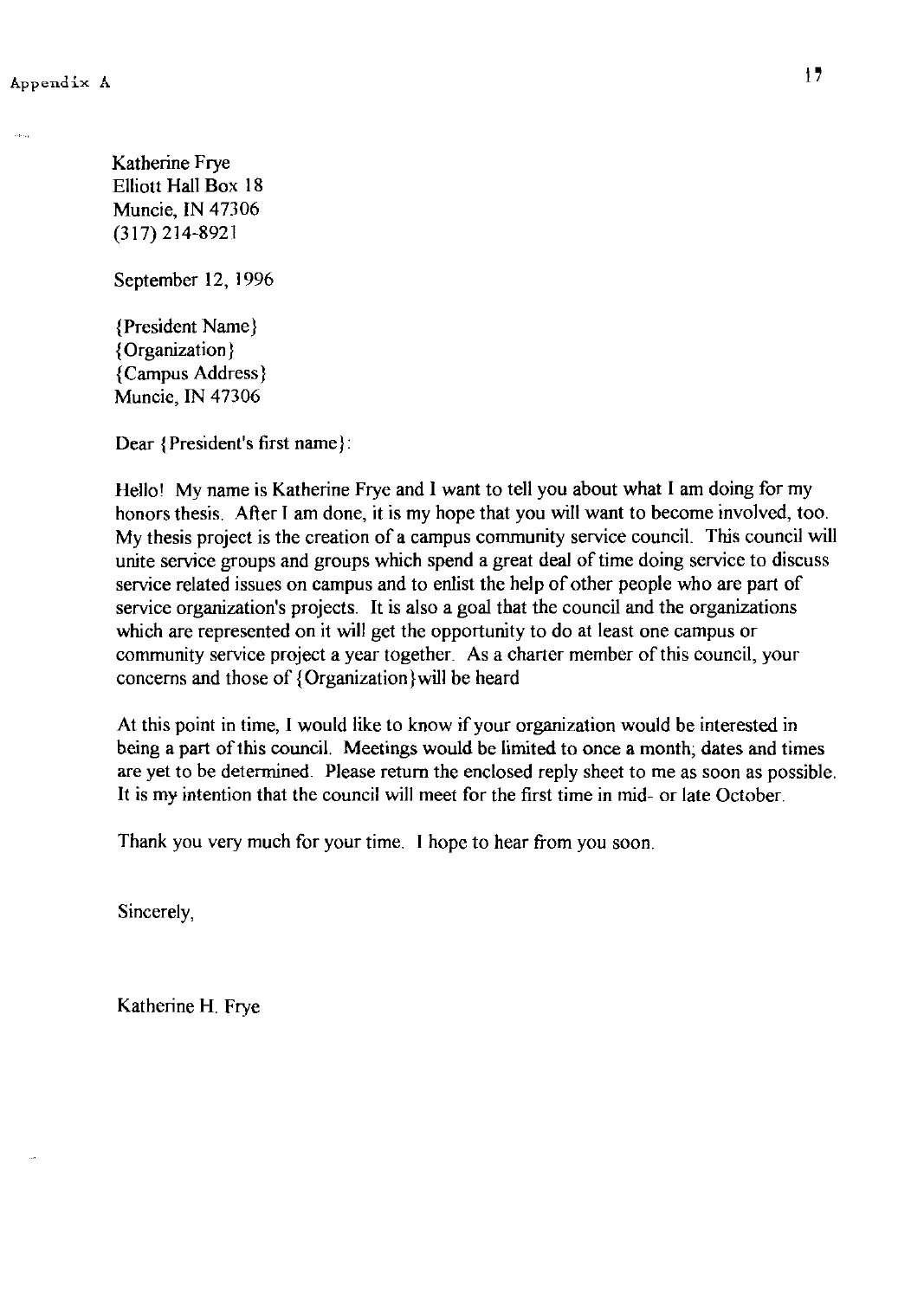$\langle s_{\rm obs} \rangle$ 

 $\sim$  see .

# Campus Community Service Council

| Organization:                                                                          |  |  |  |
|----------------------------------------------------------------------------------------|--|--|--|
| Contact Name:                                                                          |  |  |  |
| Contact Telephone Number:                                                              |  |  |  |
| The days of the week and times that are best for me to meet are:                       |  |  |  |
| No, thanks. Our organization is not interested at this time.                           |  |  |  |
| Please return to Katherine Frye, Elliott Hall Box 18 by October 4, 1996.<br>Thank you! |  |  |  |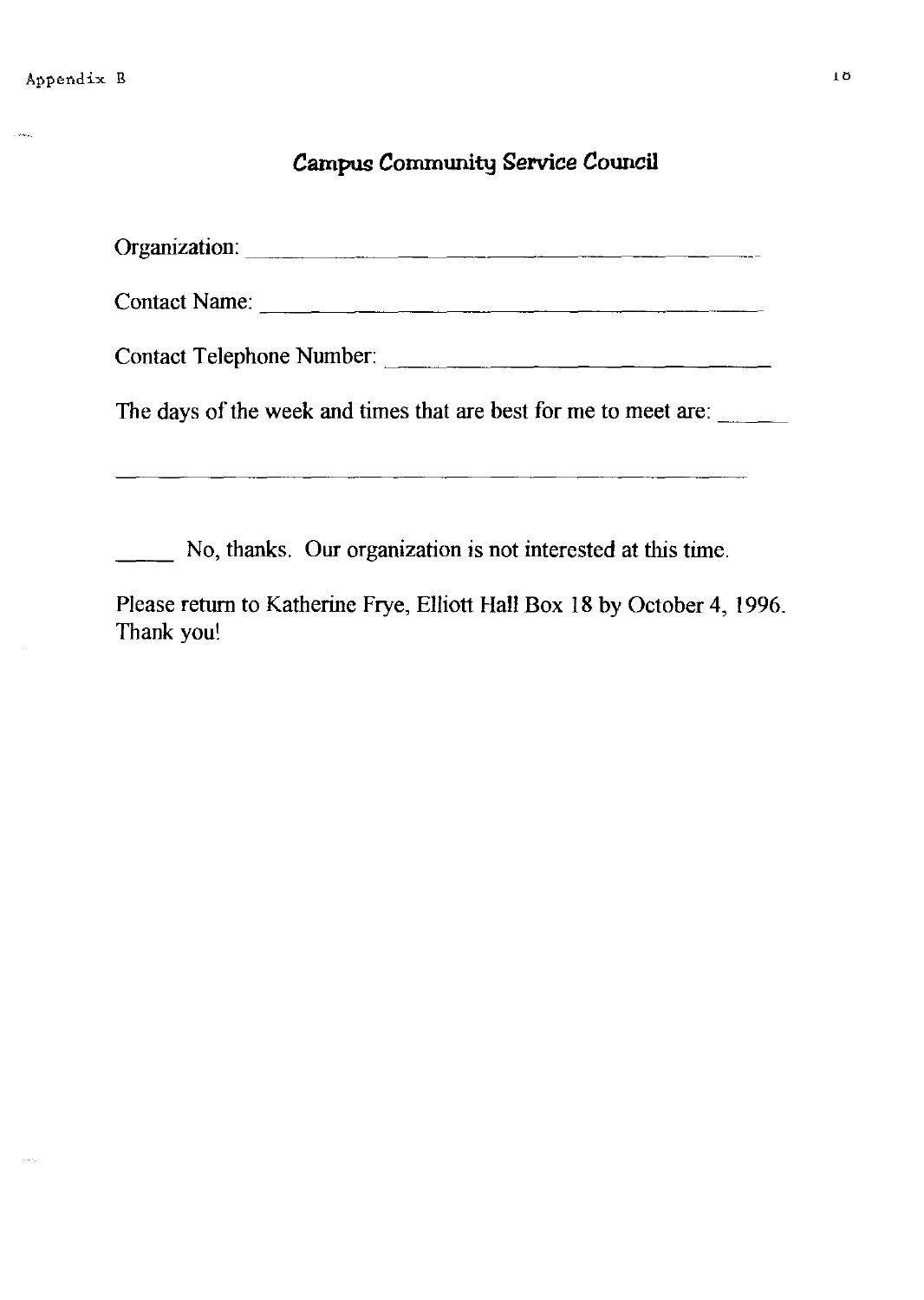#### 1995-96 **INDIANA CAMPUS COMPACT ADVISORY BOARD CONTACT LIST Page 1**

SVSC CSP

#### **FACULTY**

## **STUDENT AT LARGE**

#### **BALL STATE UNIVERSITY**

| Misha Rogers          | Peter Young                  | Bonnie Wible                 |
|-----------------------|------------------------------|------------------------------|
| Apt. A l              | Asst. Dir. of Leadership     | <b>TC 830</b>                |
| 818 W. Riverside Ave. | & Service Programs           | <b>Ball State University</b> |
| Muncie, IN 47303      | Student Center L-1           | Muncie, IN 47306             |
| 317-741-0736          | <b>Ball State University</b> | $(O)$ 317-285-5468           |
| (F) 317-285-6615      | Muncie, IN 47306             | $(F)$ 317-285-2166           |
|                       | $(0)$ 317-285-2621           |                              |
|                       | $(F)$ 317-285-2855           |                              |

#### **BUTLER UNIVERSITY**

Rob Seidler 4600 Sunset A venue Indianapolis, IN 46208 940-6299

Kenny Schoonover Residential College 4600 Sunset A venue Indianapolis, IN 46208 940-6149

Julie Yancich Campus Activities 4600 Sunset A venue Indianapolis, IN 46208  $(0)$  317-940-9616

Sharon Hammerich 6116 Primrose Indianapolis, IN 46220 (0) 317-257-7927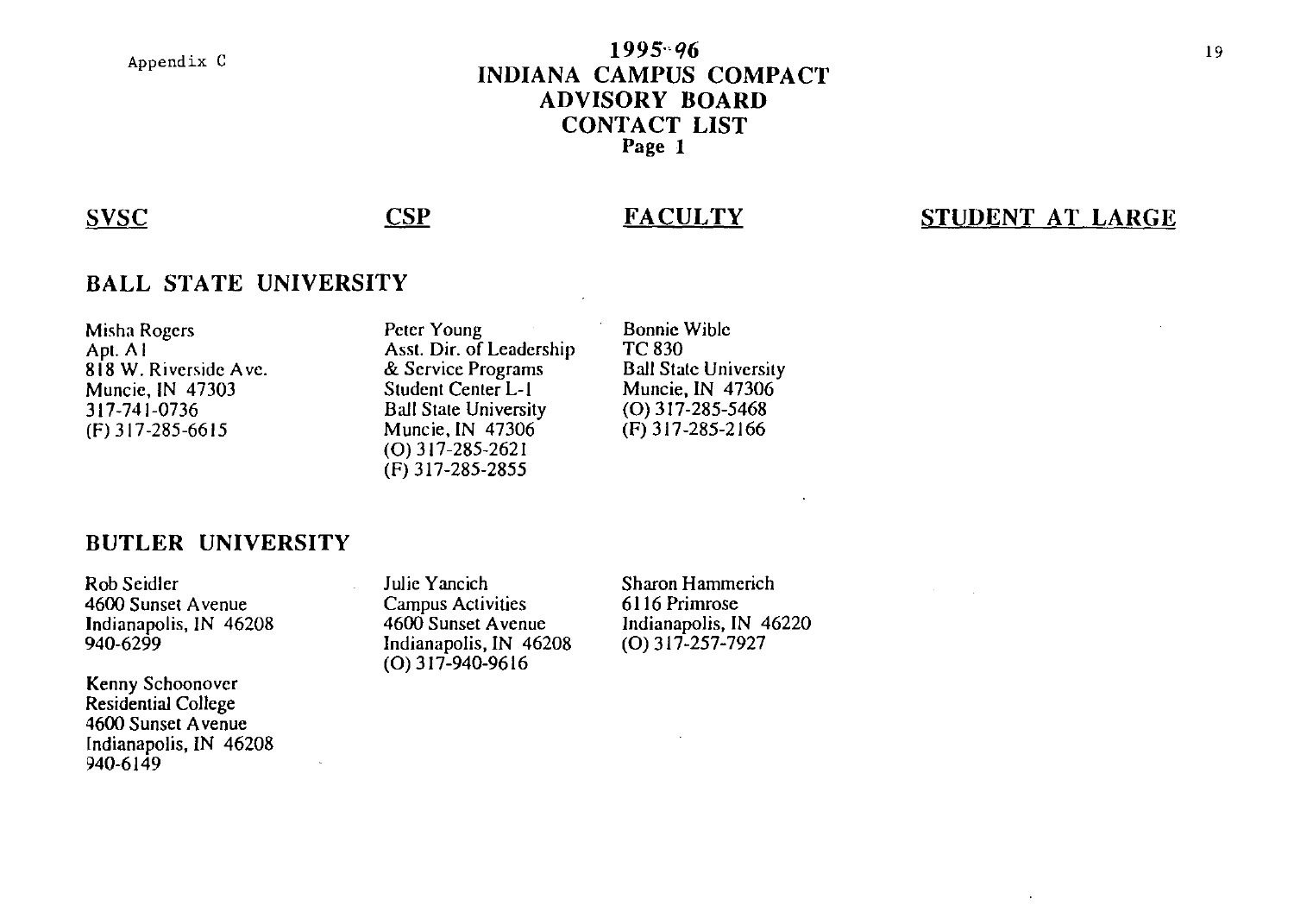Appendix C

## $1995 - 6$ INDIANA CAMPUS COMPACT ADVISORY BOARD CONTACT LIST Page I

## SVSC CSP

 $\bullet$  . .

#### **FACULTY**

#### STUDENT AT LARGE

#### BALL STATE UNIVERSITY

| <b>Misha Rogers</b>   |  |
|-----------------------|--|
| Apt. A1               |  |
| 818 W. Riverside Ave. |  |
| Muncie, IN 47303      |  |
| 317-741-0736          |  |
| (F) 317-285-6615      |  |

Peter Young Asst. Dir. of Leadership & Service Programs Student Center L-I Ball State University Muncie, IN 47306 (0) 317-285-2621 (F) 317-285-2855

Bonnie Wible TC830 Ball State University Muncie, IN 47306 (0) 317-285-5468 (F) 317-285-2166

#### BUTLER UNIVERSITY

Rob Seidler 4600 Sunset Avenue Indianapolis, IN 46208 940-6299

Kenny Schoonover Residential College -1600 Sunset A venue lndianapolis, IN 46208 ~40-6149

Julie Yancich Campus Activities 4600 Sunset A venue Indianapolis, IN 46208 (0) 317-940-9616

Sharon Hammerich 6116 Primrose Indianapolis, IN 46220 (0) 317-257-7927

*. .J. 20*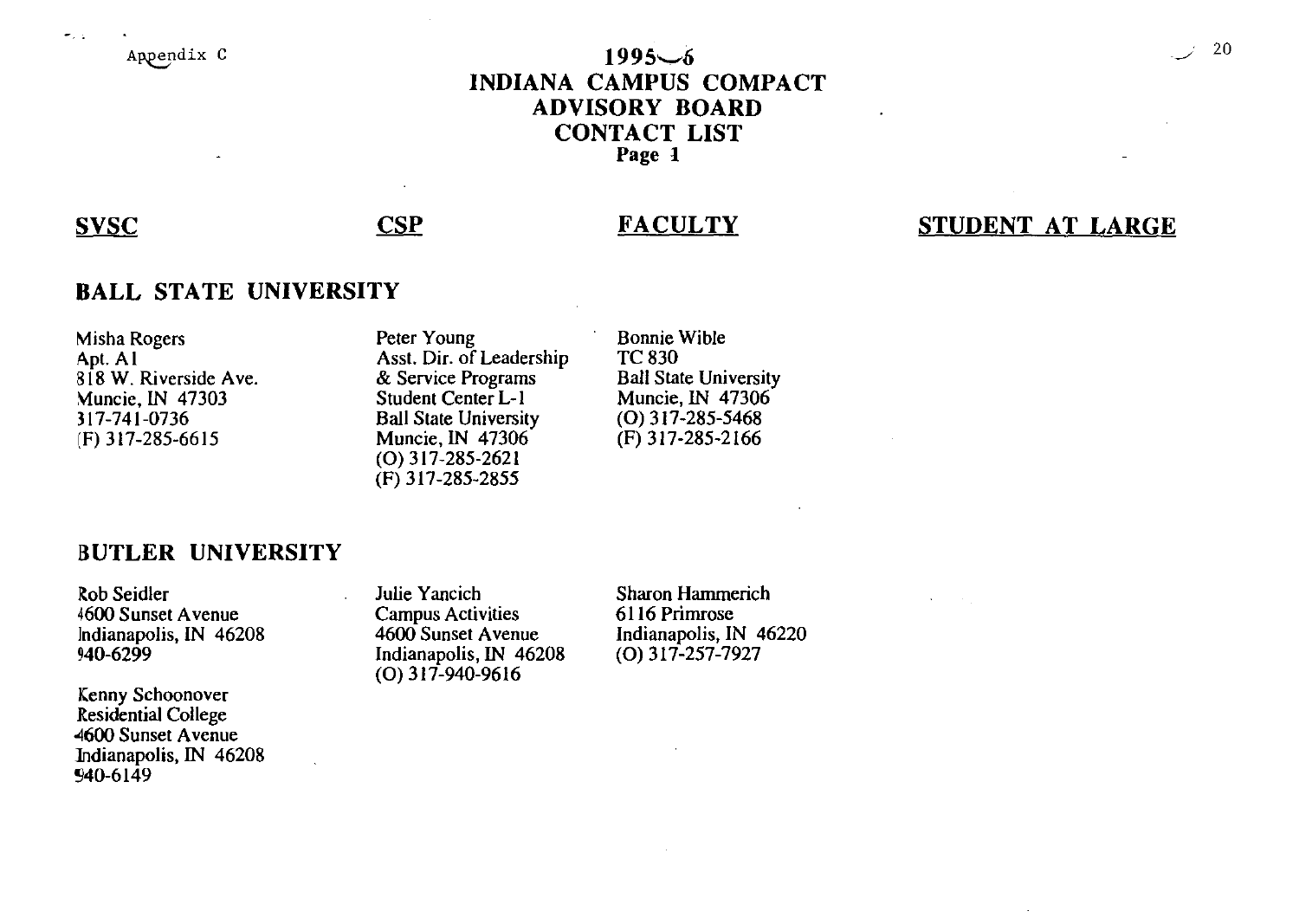#### **1995·96 INDIANA CAMPUS COMPACT ADVISORY BOARD CONTACT LIST Page 2**

#### **SVSC**

## **CSP**

### **FACULTY**

#### **STUDENT AT LARGE**

#### **DEPAUW UNIVERSITY**

Ian Johnson **Hartman Center for Civic Education and Leadership** SIX) E. Seminary Greeneaslle. IN 46135 (0) 317-658-4861

Kelly Haley **Hartman Center for Civic** Educalion and Leadership 500 E. Seminary Greeneaslle. IN 46135 (0) 317-658-4862

#### **EARLHAM COLLEGE**

email: adamsco@earlham.edu

Rebekah Berry Service Learning **National Road West** Richmond. IN 47374 (0) 317-983-1317 (F) 317-983-1234

Courtney Adams **Service Learning**  Nalional Road WeSI Richmond. **IN** 47374 (0) 317-983-1317 (F) 317-983-1234

Theresa Ludwig **Service Learning**  National Road West Richmond. IN 47374 (0)317-983-1317 (F) 317-983-1234 email: ludwile@earlham\_edu

Stuart Lord **Hartman Center for Civic Education and Leadership** 51X) E. Seminary Greeneaslle. IN 46135 (0) 317-658-4620 (I') 117-658-4177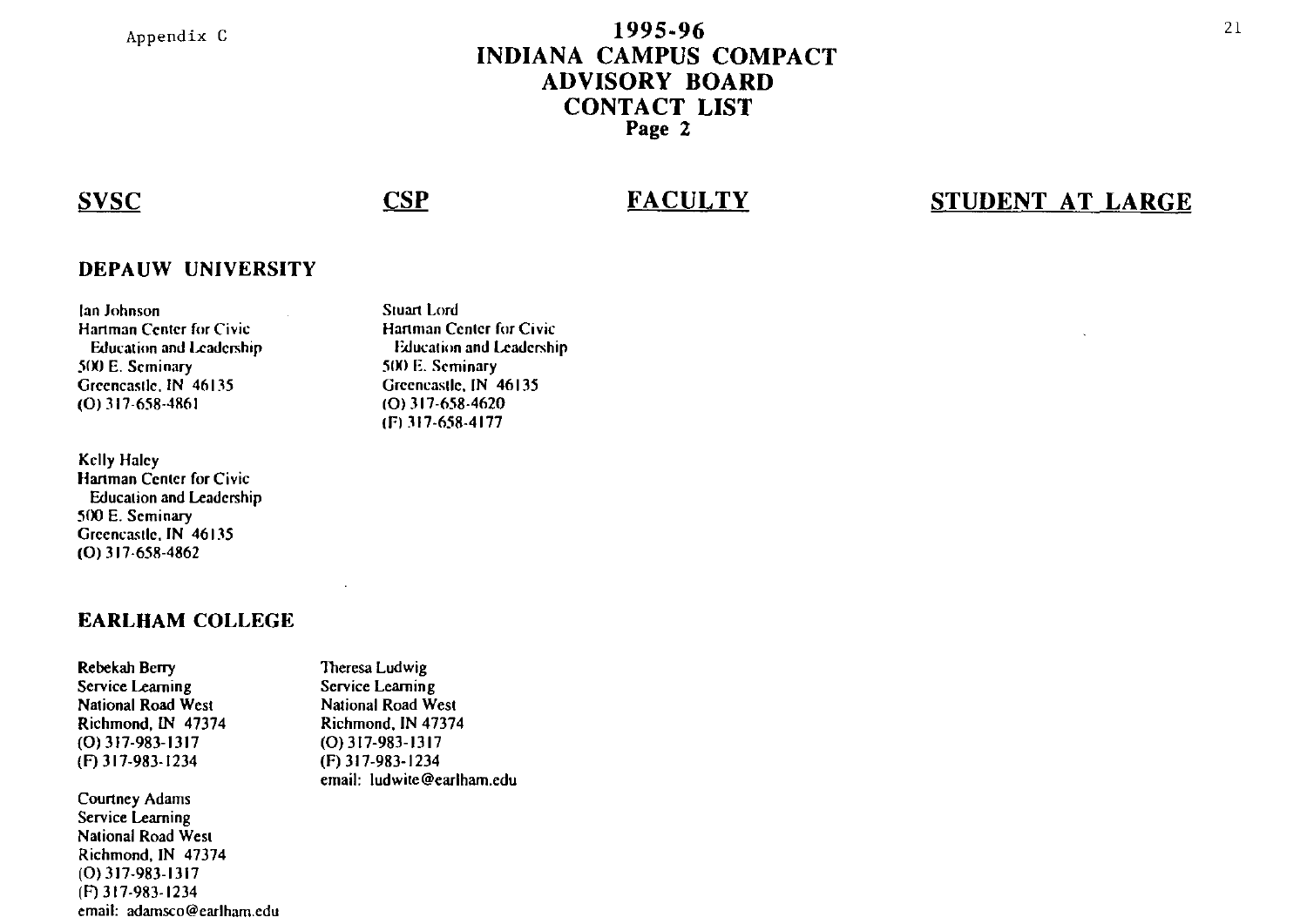Appendix C

#### 1995-96 **INDIANA CAMPUS COMPACT ADVISORY BOARD CONTACT LIST** Page 3

#### **SVSC**

#### **CSP**

#### **FACULTY**

## STUDENT AT LARGE

#### **HOLY CROSS COLLEGE**

**Brandon Lucas** 1801 N. Michigan St. P.O. Box 308 Notre Dame, IN 46556  $(O)$  219-233-6813 (F) 219-233-7427

**Brother Chris Drever** 1801 N. Michigan St. P.O. Box 308 Notre Dame, IN 46556 (O) 219-233-6813 (F) 219-233-7427  $219 - 232 - 327$ 

**Rev. Richard Conyers** 1801 N. Michigan St. P.O. Box 308 Notre Dame, In 46556  $(O)$  219-233-6813  $(F)$  219-233-7427

#### INDIANA STATE UNIVERSITY

**Tracy Benner Student Life Programs** Hulman Memorial Student Union 715 HMSU **Indiana State University** Terre Haute, IN 47809 (O) 812-237-3852 (F) 812-237-7629

Petra Roter **Student Life Programs** Indiana State University Terre Haute, IN 47809  $(O) 812 - 237 - 3852$ (F) 812-237-7629

Dr. Terence O'Connor Dreiser Hall 127 Center for Teaching & Learning Indiana State University Terre Haute, IN 47809 (O) 812-237-3053

#### INDIANA UNIVERSITY - BLOOMINGTON

Margaret O' Gorman **Student Activities Office IMU 30** Bloomington, IN 47405  $(0)$  812-855-4311 (F) 812-855-3584

Helen Ingersoll **School of Business** Indiana University Bloomington, IN 47405  $(0)$  812-855-0611

**Greg Raisman** 713 N. Park St. Bloomington, IN 47408  $(H)$  812-331-2795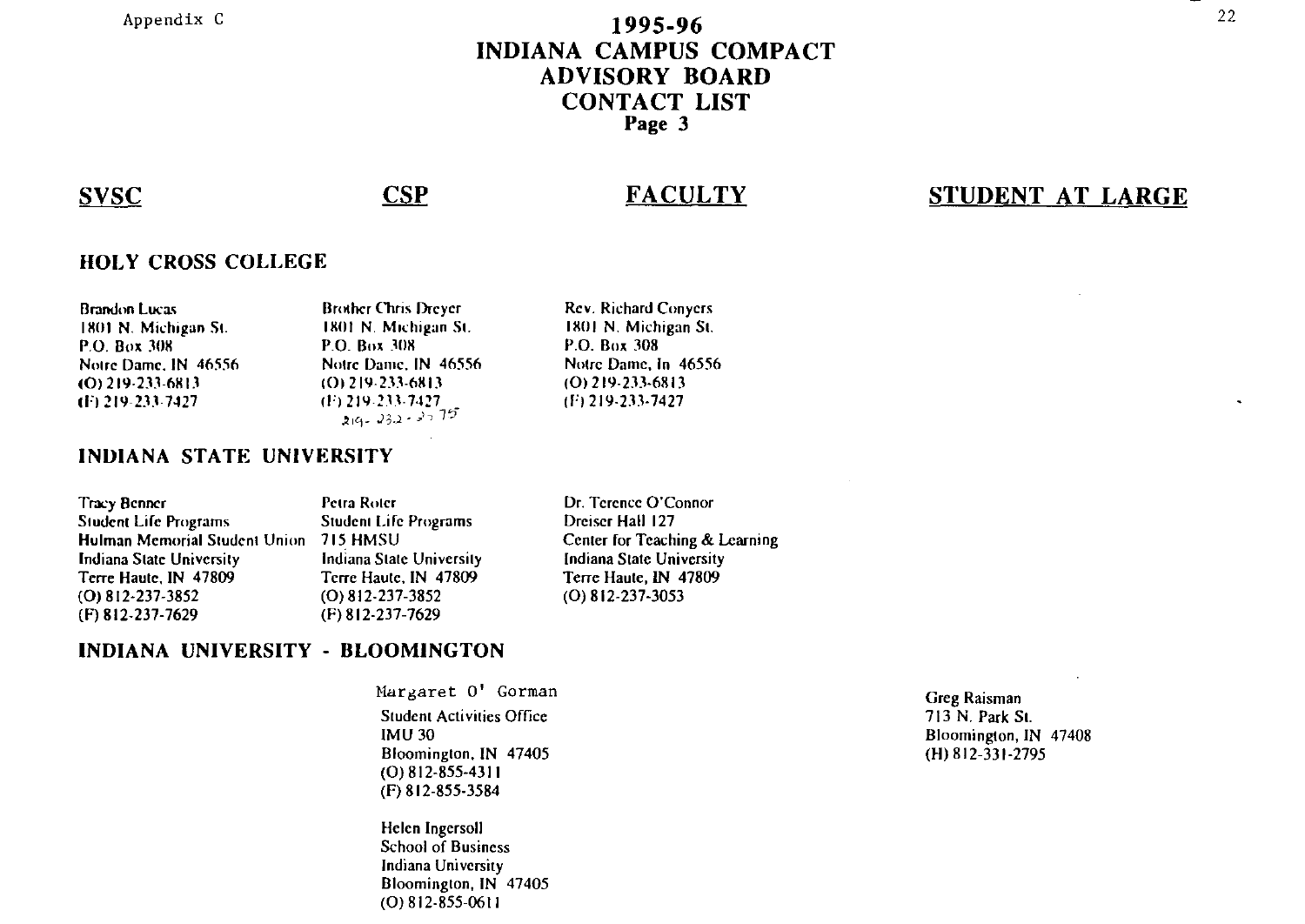#### **1995-96 INDIANA CAMPUS COMPACT ADVISORY BOARD CONTACT LIST Page 4**

#### SVSC CSP

## **FACULTY**

#### **STUDENT AT LARGE**

#### **INDIANA UNIVERSITY - EAST**

Brenda Voiles 720 S. 151h SI.. Api G-2 New Caslle. IN 47362 (0) 317-973-8480 (H) 317-521-8502

Sandy Lingle Whitewater Hall 2325 Chester Blvd. Richmond. IN 47374 (01317-973-8305 (F) 317-973-8237

John McNulI IU Easl Social Work 2325 Chester Blvd. Richmond. IN 47374 (0) 317-973-8370

Cathy Ludlum Philosophy Depl. 2325 Chesler Blvd. Richmond. IN 47374 (0) 317-973-8474 (F) 317-973-8388 email: c1udlum@indiana.edu

#### **INDIANA UNIVERSITY - KOKOMO**

| Sarah Hawkins         | <b>Ben Crandall</b>       | Wilma Pilkin       |
|-----------------------|---------------------------|--------------------|
| 2300 South Washington | Indiana University Kokomo | 5291 W 200 S       |
| <b>KC 210 C</b>       | 2300 S. Washington        | Marion, IN 47953   |
| Kokomo, IN 46904      | Kokomo, IN 46901          | $(O)$ 317-455-9491 |
| $(O)$ 317-455-9204    | $(O)$ 317-455-9443        | $(H)$ 317-384-7556 |
| (F) 317-455-9537      | $(F)$ 317-455-9241        | $(F)$ 317-455-9204 |

#### **INDIANA UNIVERSITY - NORTHWEST**

**Kathy Major** Moraine Hall 109 3400 Broadway Gary. IN 46408 (0) 219-980-6793 (F) 219-981-4233

Linda Anderson Moraine Hall 109 3400 Broadway Gary. IN 46408 (0) 219-980-6793 (F) 219-981-4233

Chuck Gallmeier Sociology Department Moraine Hall 109 3400 Broadway Gary. IN 46408 (0) 219-980-6793 (F) 219-941-2559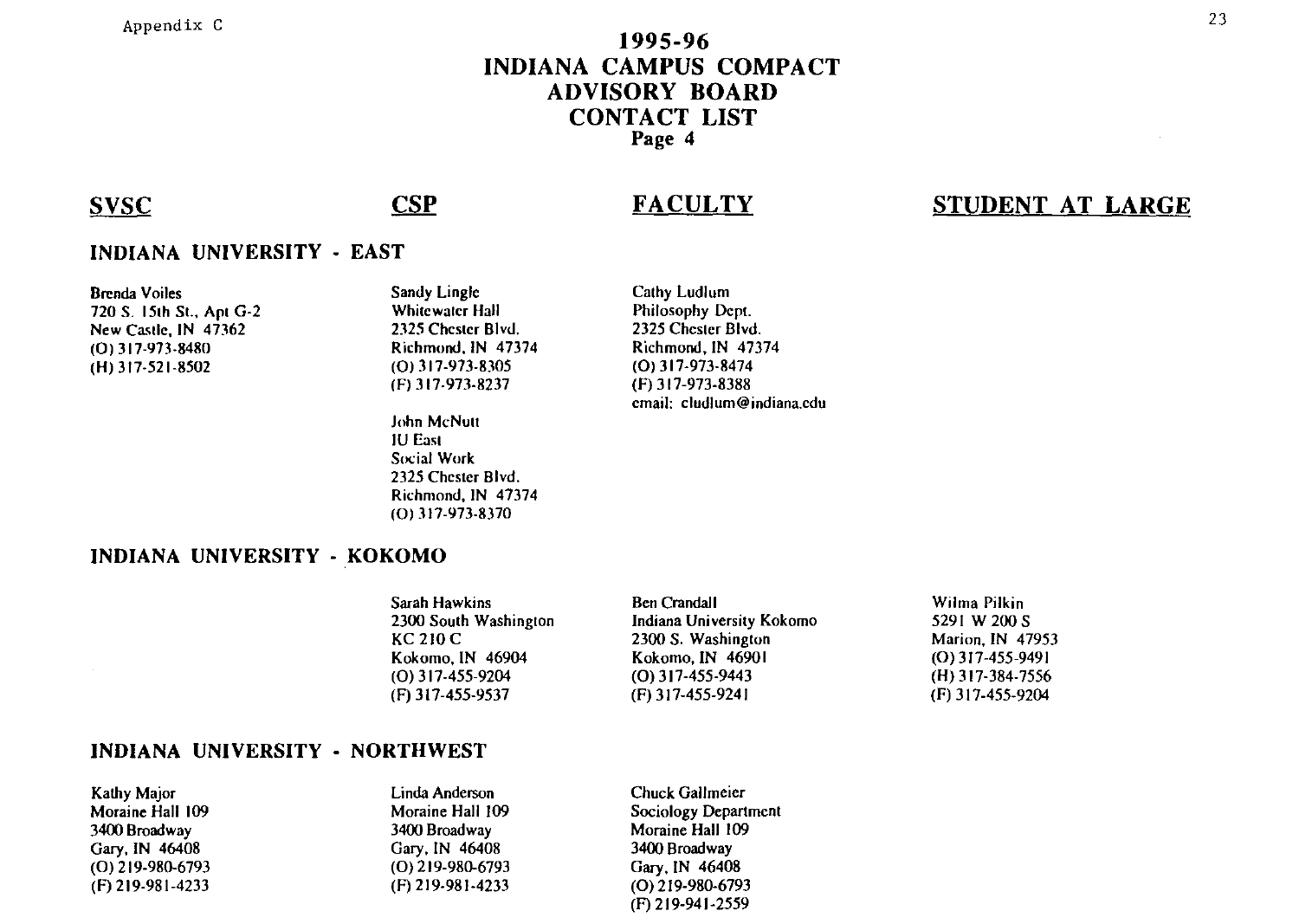

#### **INDIANA CAMPUS COMPACT ADVISORY BOARD CONTACT LIST** Page 5

#### **SVSC**

## **CSP**

#### **FACULTY**

### STUDENT AT LARGE

#### **INDIANA UNIVERSITY - SOUTHEAST**

| Tara Schmidlap          | <b>Keith Comille</b> |
|-------------------------|----------------------|
| <b>Volunteer Center</b> | <b>UC 101</b>        |
| 4201 Grant Line Road    | 4201 Grant Line Road |
| New Albany, IN 47150    | New Albany, IN 47150 |
| $(O)$ 812-866-2324      | $(O)$ 812-941-2316   |
| $(H)$ 812-293-3665      | $(F)$ 812-941-2559   |
| (F) 812-941-2559        |                      |

#### INDIANA UNIVERSITY - SOUTH BEND

#### INDIANA UNIVERSITY PURDUE UNIVERSITY FORT WAYNE

Mary Ball Brant Walb Student Union 113 2101 Coliseum Blvd. East Fort Wayne, IN 46805  $(0)$  219-481-6595 (F) 219-481-5402

#### INDIANA UNIVERSITY PURDUE UNIVERSITY INDIANAPOLIS

**Christy Sheets** 9236 Sussex Terrace, Apt. 916 Indianapolis, IN 46229 (O) 317-274-3907

#### ICC CO-CHAIR

**Ben Hunter Student Activities Office** LY 002E Indianapolis, IN 46202-5164 (O) 317-274-3907

Jeff Vessely **Student Activities Office** LY 002E Indianapolis, IN 46202-5164  $(O)$  317-274-3931 (F) 317-274-7099

Julie Hatcher Office of Service Learning Administration Bldg. 126 355 Lansing Street Indianapolis, IN 46202 (O) 317-278-2370

**Terry Tolliver Student Activities Office** LY 002E Indianapolis, IN 46201  $(O)$  317-274-3907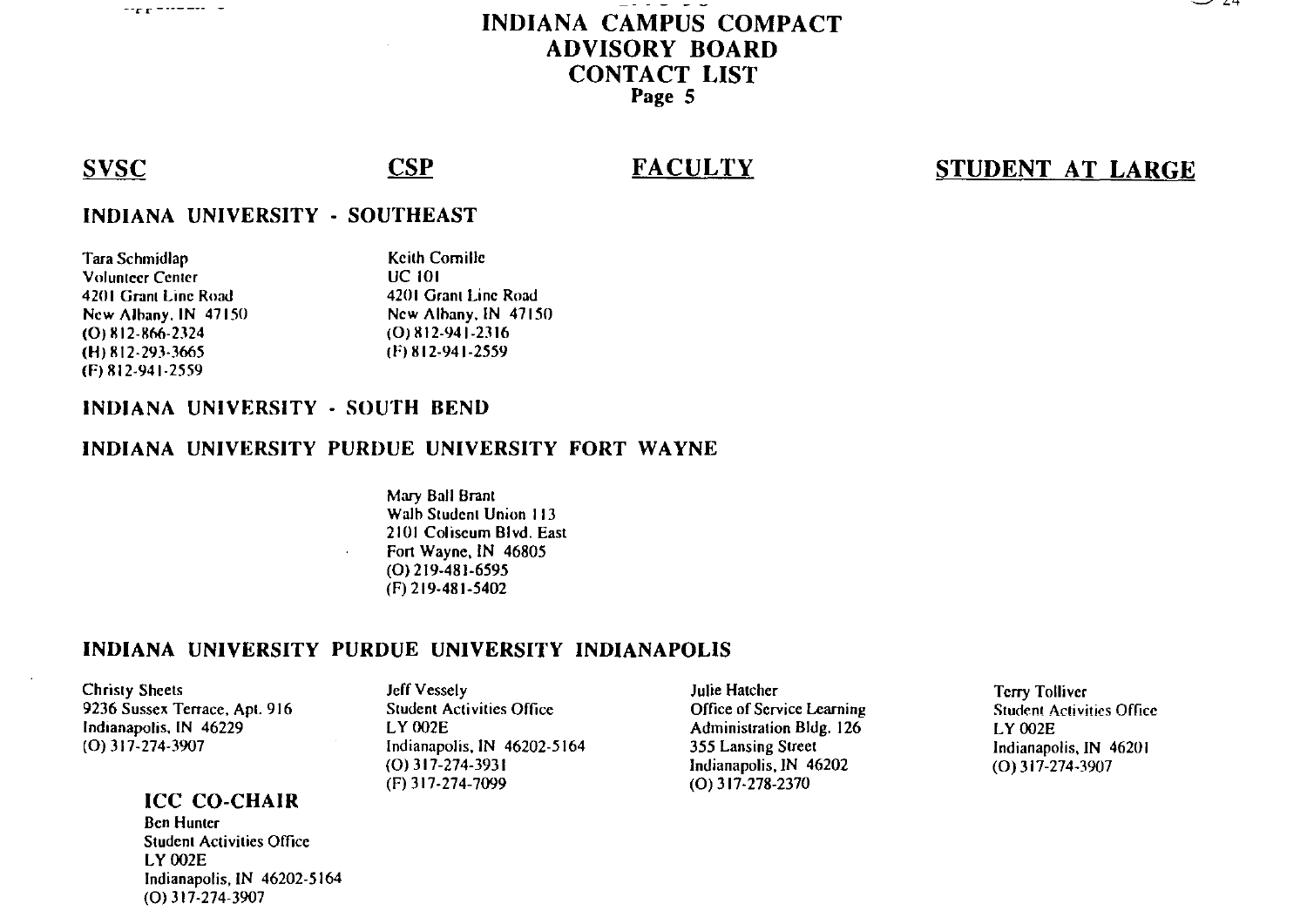Appendix C

#### **INDIANA CAMPUS COMPACT ADVISORY BOARD CONTACT LIST** Page 6

#### **SVSC**

#### **CSP**

 $\mathbf{r}$ 

#### **FACULTY**

## STUDENT AT LARGE

#### **MANCHESTER COLLEGE**

**Brendan Miller Manchester College** Campus Box 477 North Manchester, IN 46962 (O) 219-982-5084

Dr. Audrey M. Todd **Manchester College** North Manchester, IN 46962 (Q) 219-982-5050  $(F)$  219-982-5043

**Stanley B. Escott** Vice President & Dean **Student Development Manchester College** North Manchester, IN 46962 (0) 219-982-5052 (F) 219-982-6868

Jennifer A. Clough Director **Office of Career Services** Manchester College North Manchester, IN 46962 (O) 219-982-5242 (F) 219-982-6868 Internet: JAClough%staff%MC@Manchester.Edu

Dr. Bradley L. Yoder **Manchester College** Campus Box 178 North Manchester, IN 46962 (O) 219-982-5000  $(F)$  219-982-5042

Melissa Bennett **Manchester College** Campus Box 209 North Manchester, IN 46962  $(O)$  219-982-5000 (F) 219-982-5043

#### **MARIAN COLLEGE**

**Scott Meiser** 3202 Knob Scott Drive Apt. 3A Indianapolis, IN 46222-1997  $(0)$  317-925-7410 (F) 317-929-0263

Robert Kodrea St. Francis 204 Indianapolis, IN 46222-1997 (0) 317-929-0683

Nancy H. Scott **Marian College** 3200 Cold Spring Road Indianapolis, IN 46222-1997  $(0)$  317-929-0101 (F) 317-929-0263

Dr. Joyce Johnstone Marian College 3200 Cold Spring Rd. Indianapolis, IN 46222  $(0)$  317-929-0256 (F) 317-929-9263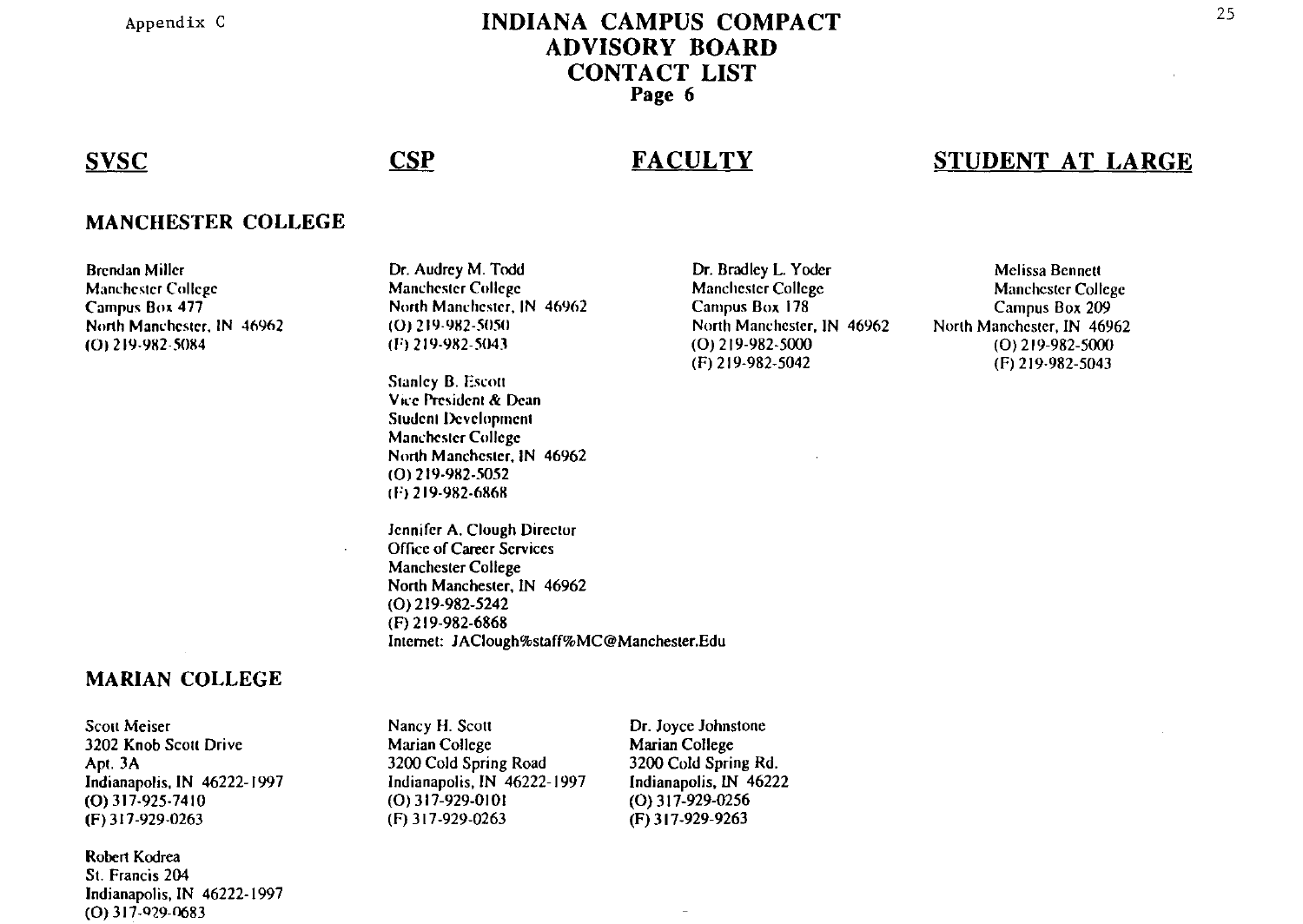Appendix C

#### 1995-96 INDIANA CAMPUS COMPACT ADVISORY BOARD CONTACT LIST Page 7

#### SVSC

#### PURDUE UNIVERSITY

John W. Dosler 217 Pierce SI. #11 West Lafayette, In 47906 317-743-5996 (F) 317-496-1 139

Dr. Richard E. Grace Director. Undergraduate Studies Program Purdue Universily 1073 Student Health Ctr. West Lafayette, IN 47907-1073 (0) 317-494·0843 (F) 317·496-1139

CSP

Dr. Jane A. Hamhlin Asociate Dean of Students 1096 Schleman Hali West Lafayette, IN 47907-1096 (0) 317-494-1243 (F) 317·496-1550

Dr. Denee J. Mattioli Director. J.F. Ackerman Ctr. School of Education Purdue University, LAEB West Lafayette, In 47907 (0) 317-494-2372 (F) 317-496-2210

#### TAYLOR UNIVERSITY

UNIVERSITY OF EVANSVILLE

#### Dawn Strubhar **Community Outreach** Taylor Universily 500 W. Reade Ave. Upland. IN 46989 (0) 317-99&-5352

Mary Rayburn Taylor World Outreach 500 W. Reade *Ave.*  Upland. IN 46989 (0) 317-998-4924 (F) 3!7 998-4910

Mary Rayburn Taylor World Outreach 500 W. Reade Ave. Upland, IN 46989 (0) 317-998-4924 (F) 317-998-4910

Joel Leichnelz Community Outreach Taylor University 500 W. Reade Ave. Upland, IN 46989 (0) 317-998-5352

#### **Tony Bonta** University of Evansville 1800 Lincoln Ave. Evansvilie. IN 47722 (0) 812-479-2538 (F) 812-479-2156  $1 \cdot 1 \cdot 1$   $1 \cdot 1 \cdot 1$

#### 26

-..../

## **FACULTY**

#### STUDENT AT LARGE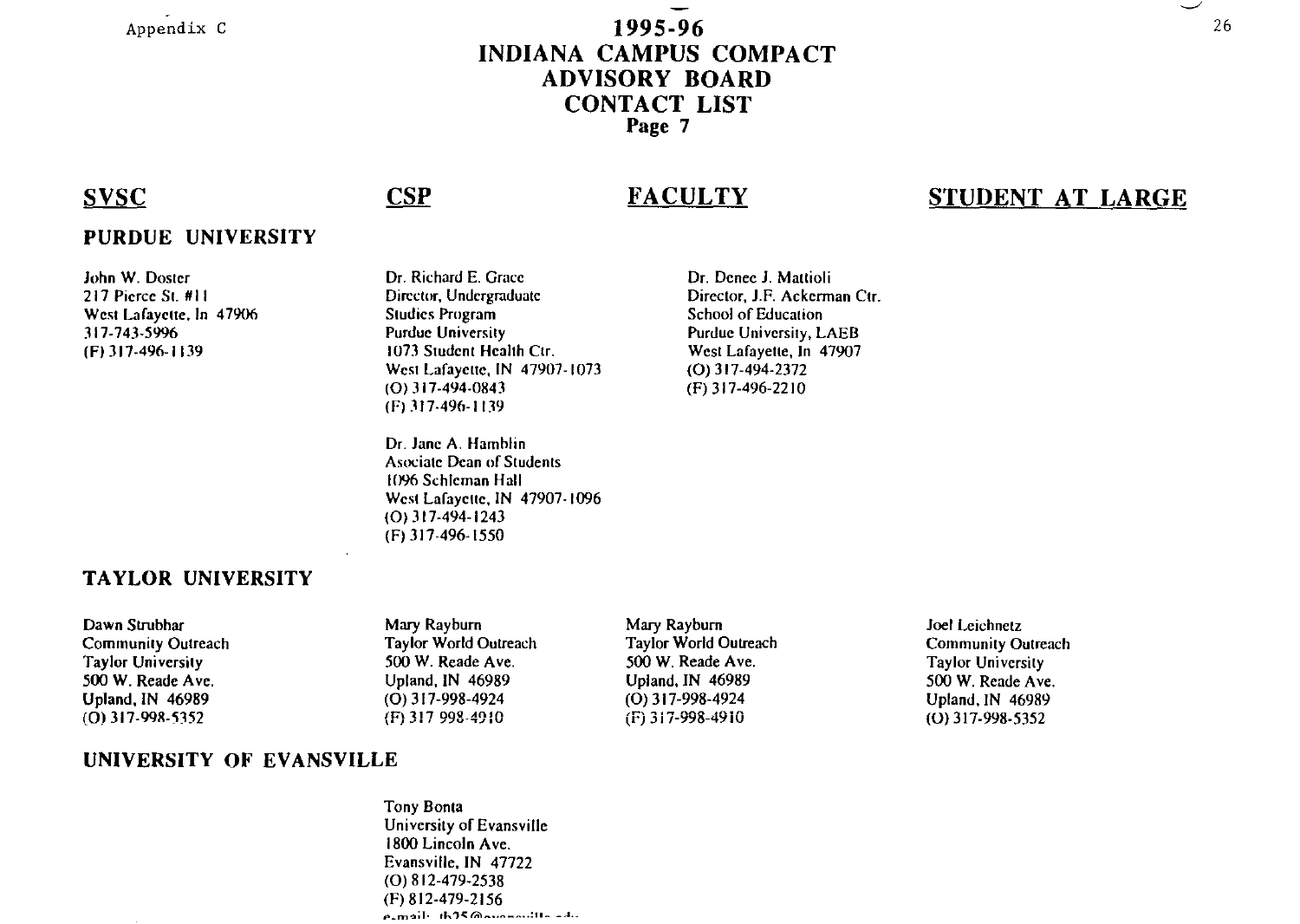## Appendix C  $1995-96$ INDIANA CAMPUS COMPACT ADVISORY BOARD CONTACT LIST Page 8

#### SVSC CSP

## **FACULTY**

## STUDENT AT LARGE

#### UNIVERSITY OF NOTRE DAME

Kalhy Royer Center for Social Concerns Box F Notre Dame. IN 46556  $(0)$ 219-631-5124 5144 (1')219-631-4171

Jim Paladino Cenler for Social Concerns Box F Notre Dame. IN 46556 (0) 219-631-5293

#### VALPARAISO UNIVERSITY

len Sachtleben 118 Memorial Hall Valparaiso. IN 46383 (0) 219-464-6398 (F) 219-464-6748 *clo* Jan Bays

Jan Bays **Assistant Dean of Students** Valparaiso Universily Valparaiso. IN 46383 (0) 219-464-5769 (F) 219-464-6748

Richard Balkema Political Science Departmenl Valparaiso. IN 46383 (0) 219-464-5262

Pat Swanson (community) Valparaiso High School 2727 N. Campbell Valparaiso. IN 46383 (F) 219-464-6748 *(c/o* Jan Bays) (0) 219-531-3070 (exl. 319)

#### INDY PARKS

JeffCoates Indy Parks 1426 W. 291h SI. Indianapolis. IN 46208-4999 (0) 317-327-7070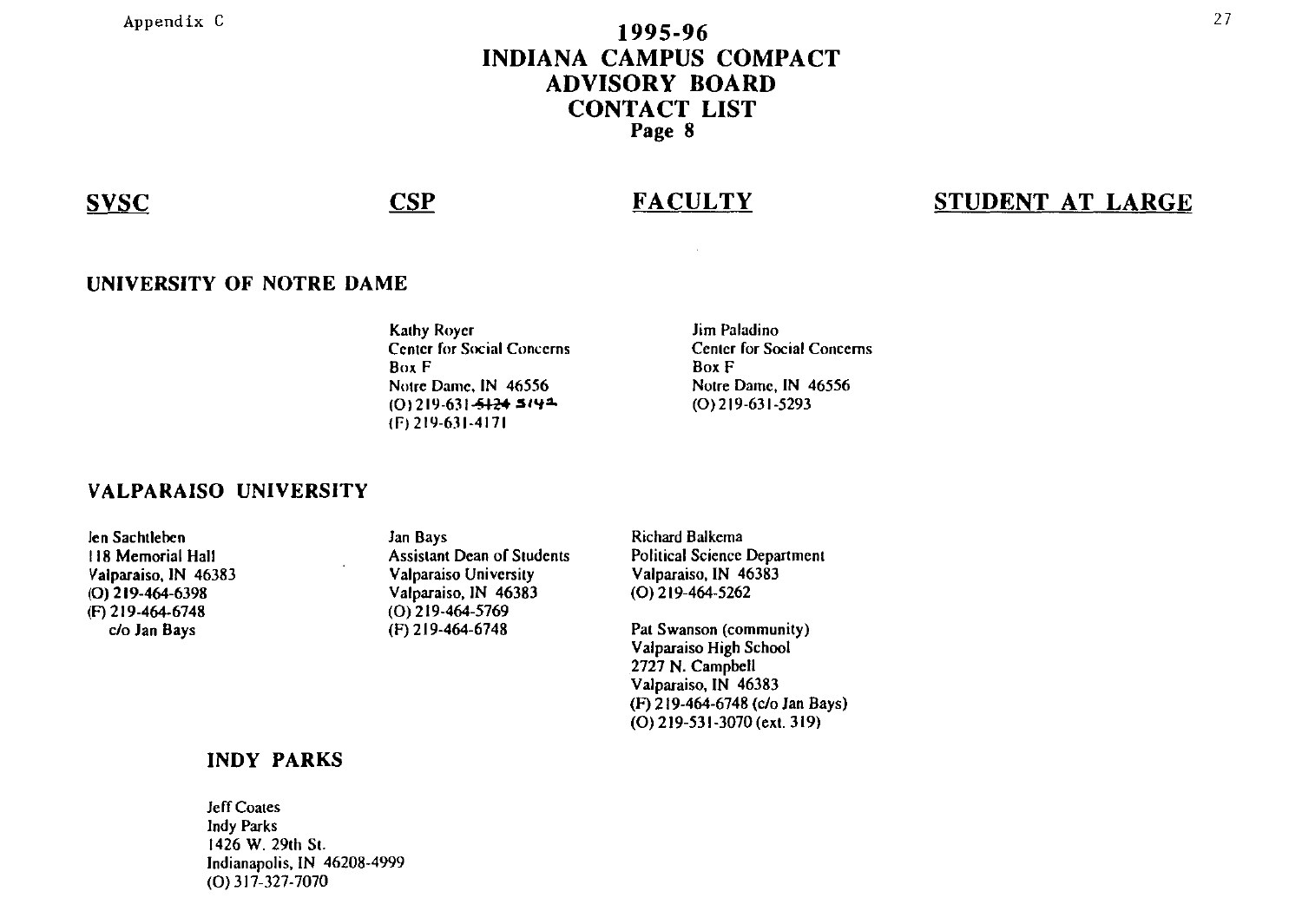# The Constitution of the Student Caucus for Community Service

of Ball State University

(January 1992)

## Article I Name

The name of the organization shall be the Ball State University Student Caucus for Community Service, to be abbreviated SCCS.

#### Article II Purpose

The goals for the organization include:

- 1. involving campus organizations in service experiences,
- 2. assessing needs and concerns in the Muncie community which-campus organizations may take an active role in meeting,
- 3. educating the campus on the value of service experiences,
- 4. and recognizing student organizations participating in service.

#### Article III Membership

- Section 1. Membership in SCCS shall be by appointment. Two members shall be appointed by Student Voluntary Services. One member each shall be appointed by each Ball State University student organization listed in the by-laws, with additional members being elected from interested parties by a quorum vote. Regular membership in the organization shall not exceed twenty members.
- Section 2. Regular membership in the organization shall be limited to students, faculty, and staff of Ball State University.
- Section 3. The organization shall not discriminate in the membership.selection process on the basis of race, sex, sexual orientation, religion, color, national origin, physical or mental disability, age, status as a Vietnam Era veteran, or any other classification as specified by Ball State University policy.

#### Article IV **Officers** Co-Chairs: Secretary: SCCS shall be headed by one or more co-chairs. The co-chair(s) shall be elected for a one-year term as specified in the by-laws. The cochair(s) shall conduct all regular meetings, develop the agenda for such meetings, and serve as spokesperson(s) for the organization. A secretary shall be elected for a one-year term as specified in the bylaws. The secretary shall be responsible for meeting minutes and all internal communications for the organization.

#### Article V Executive Committee

SCCS shall have no executive committee, as the size of the organization eliminates the need for a governing board.

#### Article VI Meetings

- Section 1. SCCS shall hold regular meetings at least once per month. Regular meetings shall not be held more than once per week without a quorum vote. Other meetings may be scheduled at will by a quorum vote at any regular meeting.
- Section 2.. Regular attendance shall be expected. Variations in attendance shall be arranged beforehand with the co-chairs. Three unexcused absences in any semester shall result in review by the membership.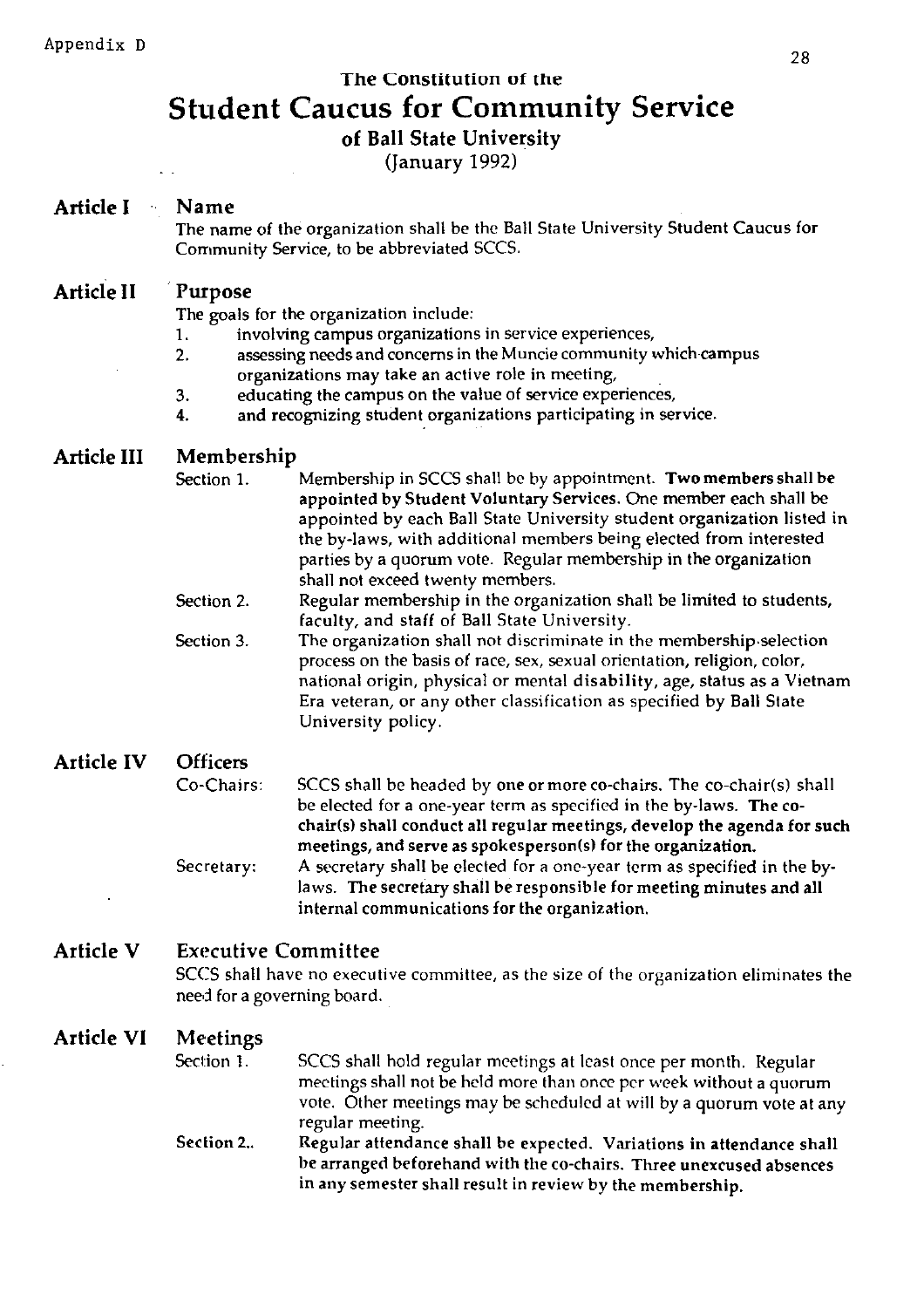| <b>Article VII</b> | <b>Finances</b>         |                                                                                                                                                                                                                                                     |  |
|--------------------|-------------------------|-----------------------------------------------------------------------------------------------------------------------------------------------------------------------------------------------------------------------------------------------------|--|
|                    | Section 1.              | No fees shall be required of members.                                                                                                                                                                                                               |  |
|                    | Section 2.              | SCCS shall maintain a treasury through the Ball State University<br>Accounting office, to be administered by a financial director, as<br>specified in the by-laws. The financial director shall report all<br>transactions at each regular meeting. |  |
|                    | Article VIII Amendments |                                                                                                                                                                                                                                                     |  |
|                    | Section 1.              | The constitution shall be amended as follows:                                                                                                                                                                                                       |  |
|                    |                         | Amendment proposals must be announced at two consecutive<br>1.<br>regular meetings.                                                                                                                                                                 |  |
|                    |                         | A quorum vote must be held at the next regular meeting.<br>2.                                                                                                                                                                                       |  |
|                    | Section 2.              | The by-laws may be amended at any regular meeting by a quorum vote.                                                                                                                                                                                 |  |

## By-Laws

- 1. The student organizations from which representatives shall be appointed are as follows: Alpha Phi Omega, Black Student Association, Circle K International, Disabled Students in Action, Interfraternity Council, Lesbian and Cay Student Association, Non-Traditional Student Association, Panhellenic Council, Religious Council, Residence Hall Association, Student Association, Student Center Program Board, Student Foundation, and Student Senate.
- 2. Officers shall be nominated during the first two regular meetings of the fall semester. Elections shall be held during the second regular meeting through a quorum vote. Offices shall be asstuned immediately, with the terms of office to continue through the end of the following spring semester. Vacancies shall be filled by a two-meeting nomination/election process similar to the initial election process.
- 3. Several standing committees shall exist within SCCS. Committee heads shall be appointed by a quorum vote during the second regular meeting of the school year. All members are encouraged to join a committee. The standing committees shall be as follows:

| Finance:                 | The finance committee shall conduct fund-raising efforts of the<br>organization The financial committee head shall serve as the<br>financial director and manage the treasury.                                                                                                                          |
|--------------------------|---------------------------------------------------------------------------------------------------------------------------------------------------------------------------------------------------------------------------------------------------------------------------------------------------------|
| <b>Public Relations:</b> | The public relations committee shall be responsible for advertising,<br>Daily News coverage, and other forms of external communication for                                                                                                                                                              |
| Outreach:                | the organization.<br>The outreach committee shall be responsible for assessing needs and<br>concerns in the Muncie community which campus organizations may                                                                                                                                             |
| Recognition:             | take an active role in meeting. The committee shall also coordinate<br>education efforts meant to promote and value service experiences.<br>The recognition committee shall be responsible for award ceremonies<br>and other activities which acknowledge volunteerism within student<br>organizations. |
|                          |                                                                                                                                                                                                                                                                                                         |

Other ad-hoc committees shall form as needed to coordinate special events and other activities. Ad-hoc committees may be formed at any regular meeting by a quorum vote.

4. Quorum shall be established when a simple majority of members are present. A quorum vote shall be an affirmation by a simple majority of the membership present at any quorum meeting,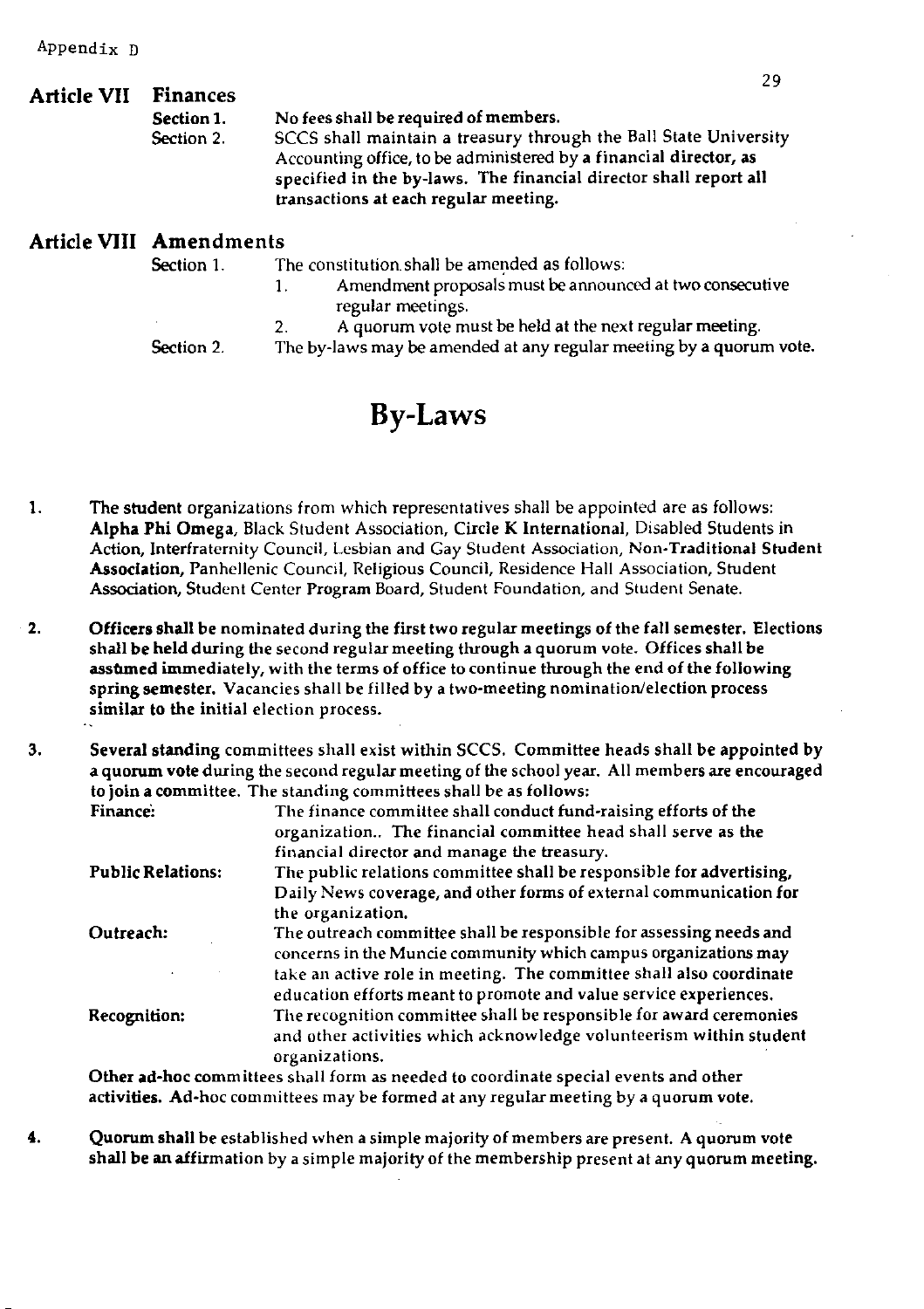## **The Constitution of the Campus Community Service Council of Ball State University**

#### **(Novemher 1996)**

#### **Article I Name**

The name of the organization shall be the Ball State University Campus Community Service Council, to be abbreviated CCSC.

#### **Article II Purpose**

The goals for this organization include:

- 1. organizing members of other organizations on campus into one forum,
- 2. educating the campus on the value of service experiences,
- 3. involving campus organizations in service experiences,

#### **Article III Membership**

- Section 1. One member each shall be appointed by each Ball State University student organization listed in the by-laws, with additional members being elected from interested parties by quorum vote.
- Section 2. Regular membership in the organization shall be limited to students. faculty and staff of Ball State University.
- Section 3. The organization shall not discriminate in the membership election process on the basis of race, sex, sexual orientation, religion, color, national origin, physical or mental disability, age, status as a Vietnam Era veteran, or any other classification as specified by Ball State University Policy.

#### **Article IV Officers**

- Co-Chairs: CCSC shall be headed by one or more co-chairs. The cochairs shaH be elected for a one-semester term as specified in the by-laws. The co-chair( $s$ ) shall conduct all regular meetings, develop the agenda for such meetings, and serve as spokesperson(s) for the organization.
- Secretary: A secretary shall be elected for a one-semester term as specified by the by-laws. The secretary shall be responsible for meeting minutes and all internal communications for the organizations.

#### **Article V Executive Committee**

سنه

CCSC shall have no executive committee, as the size of the organization eliminates the need for a governing board.

**Article VI Meetings**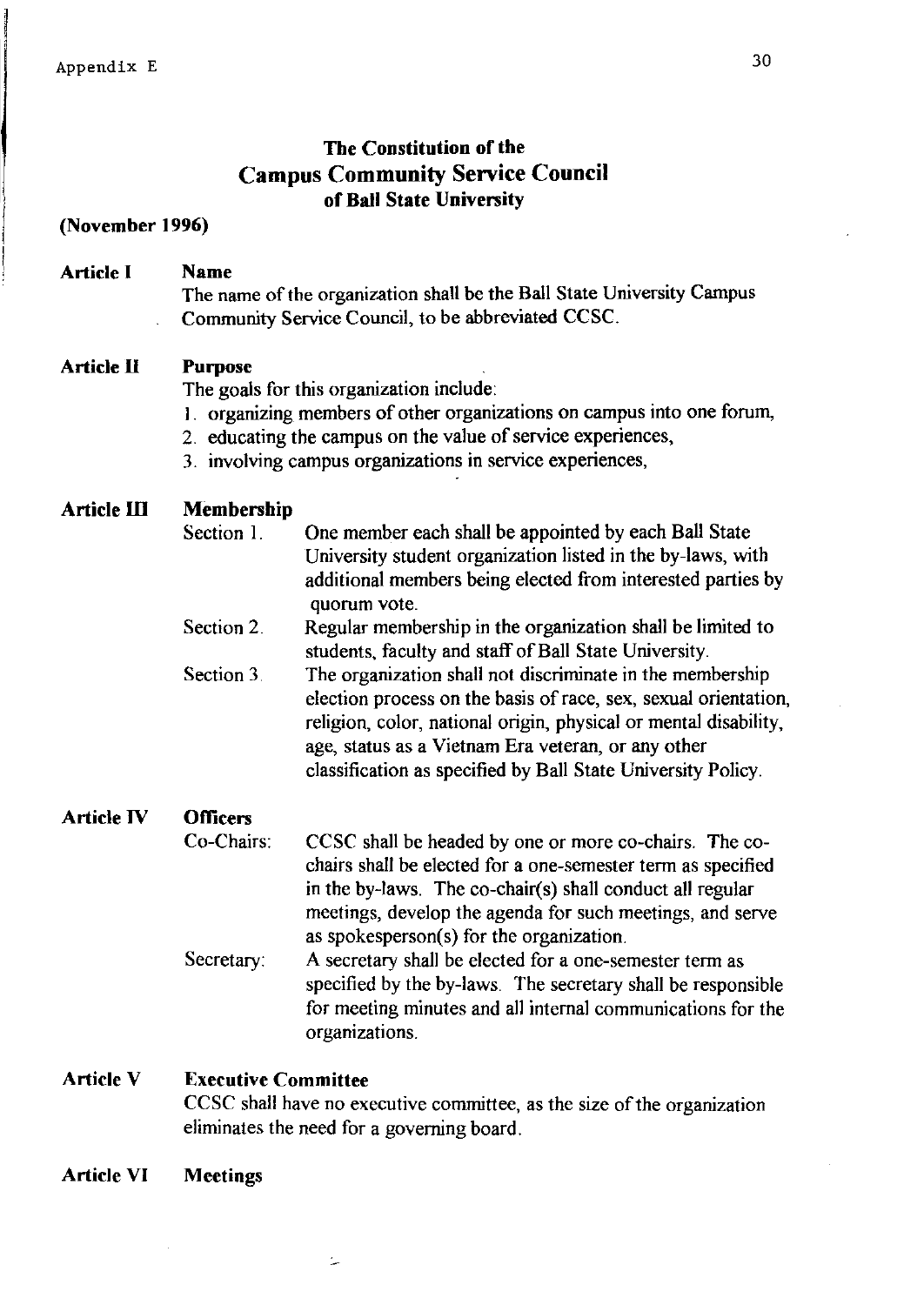Section 2. Regular attendance shall be expected. Variations in attendance shall be arranged beforehand with the cochairs(s).

#### Article **VII Amendments**

Section 1. The constitution shall be amended as follows: 1. Amendment proposals must be announced at the regular meeting prior to voting. 2. A quorum vote must be held at the next regular meeting by a quorum vote. Section 2. The by-laws may be amended at any regular meeting by a quorum vote.

#### Article Vlll Advisor Section 1.

- The advisor(s) of the CCSC shall be assigned by the director of Student Voluntary Services (or may be the director if so desired).
- Section 2. The advisor should attend CCSC meetings and provide guidance in any and all organizational, leadership, and financial matters.

#### By-Laws

- 1. The student organizations from which representatives shall be appointed are as follows: Alpha Lambda Delta, Alpha Phi Omega, Blue Key Honor Society, Circle K International, Epsilon Sigma Alpha, Golden Key Honor Society, Habitat for Humanity, Mortar Board, and Student Voluntary Services.
- 2. Officers shall be nominated and elected during the first regular meeting of each semester. Elections shall be held through a quorum vote. Offices shall be assumed immediately, with the terms of office to continue through the end of the semester. Vacancies shall be filled by a one-meeting nomination/election process similar to the initial election process.
- 3. Several standing committees shall exist within the CCSC. Committee heads shall be appointed by a quorum vote during the first regular meeting of the semester. The standing committees shall be as follows:

| <b>Public Relations:</b> | The public relations committee shall be responsible for   |
|--------------------------|-----------------------------------------------------------|
|                          | advertising, Daily News Coverage, and other forms of      |
|                          | external communication for the organization.              |
| Outreach:                | The outreach committee shall be responsible for assessing |
|                          | needs and concerns in the Muncie community which campus   |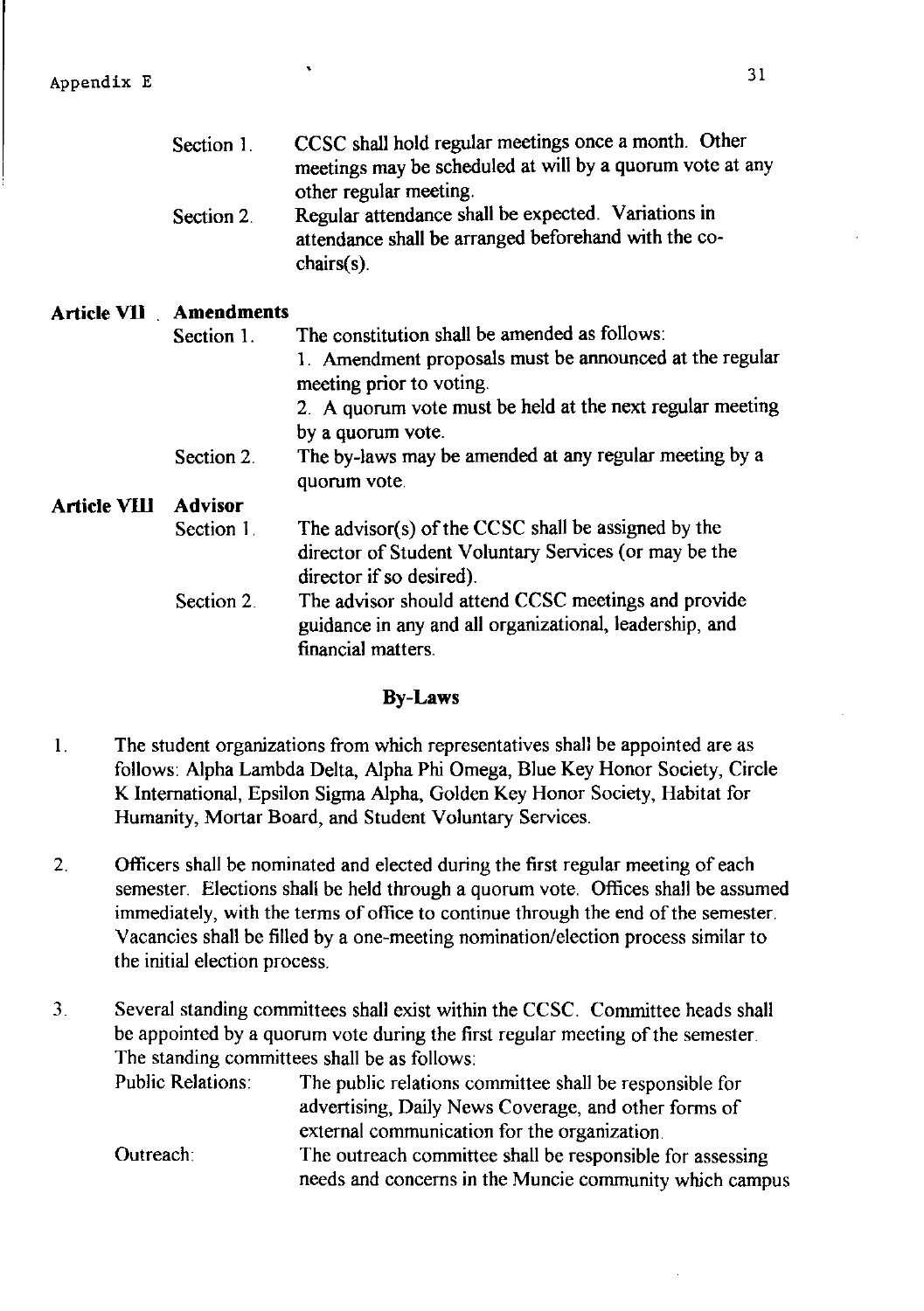organizations may take an active role in meeting. The committee shall also coordinate education efforts meant to promote and value service experiences.

Other ad-hoc committees shall form as needed to coordinate special events and other activities. Ad-hoc committees may be formed at any regular meeting by a quorum vote.

4. Quorum shall be established when a simple majority of members are present. A quorum vote shall be an affirmation by a simple majority of the membership present at any quorum meeting.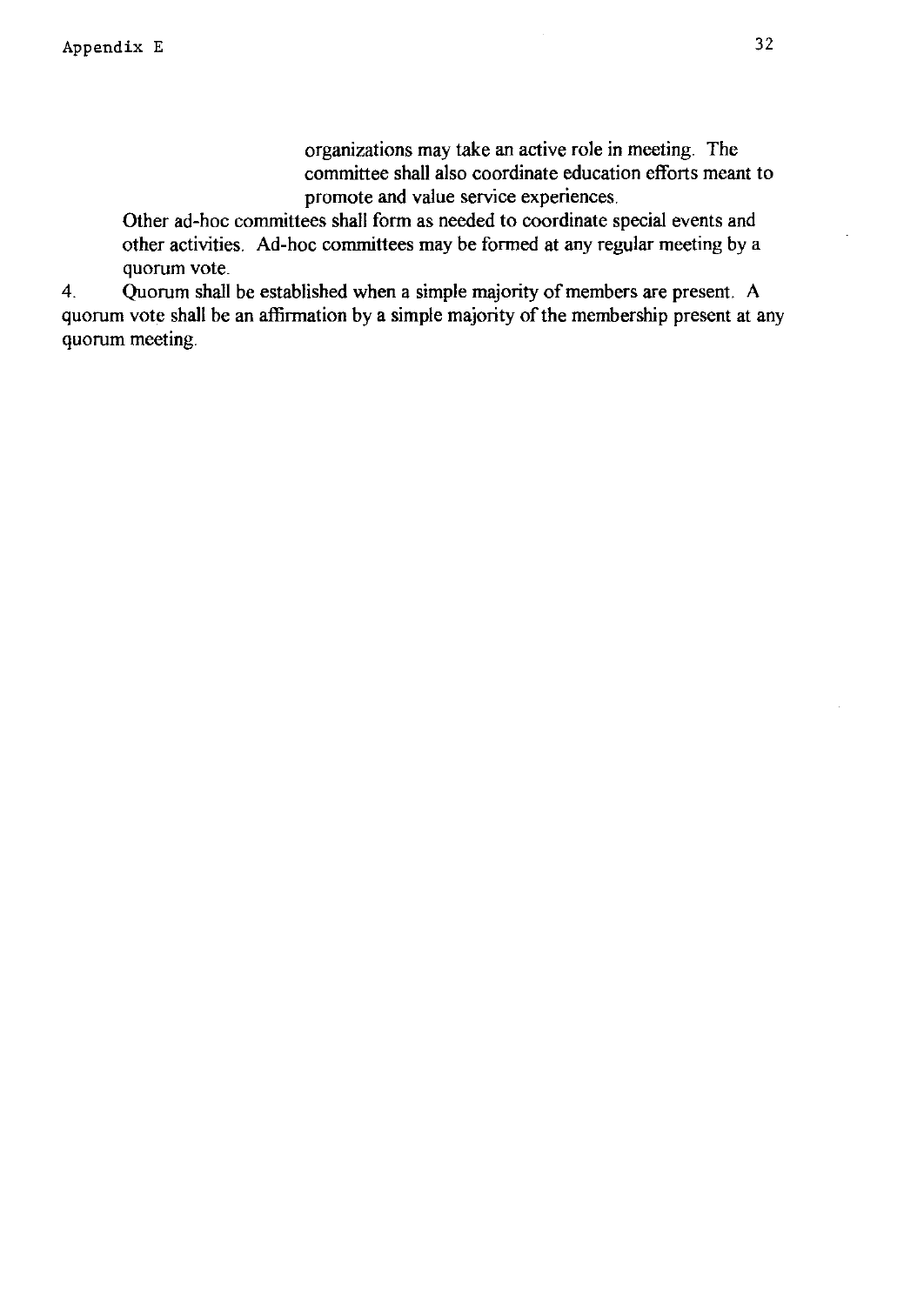## The Constitution of the Campus Community Service Council of Ball State University

#### (Novemher 1996)

#### Article I Name

The name of the organization shall be the Ball State University Campus Community Service Council, to be abbreviated CCSC.

#### Article )) Purpose

The goals for this organization include:

- 1. organizing members of other organizations on campus into one forum,
- 2. educating the campus on the value of service experiences,
- 3. involving campus organizations in service experiences,
- 4. review grant and award applications related to community service.
- 5. organize annual campus-wide service project.

#### Article III Membership

- Section I. One member each shall be appointed by each Ball State University student organization listed in the by-laws, with additional members being elected from interested parties by quorum vote.
- Section 2. Regular membership in the organization shall be limited to students, faculty and staff of Ball State University.
- Section 3. The organization shall not discriminate in the membership election process on the basis of race, sex, sexual orientation, religion, color, national origin, physical or mental disability, age, status as a Vietnam Era veteran, or any other classification as specified by Ball State University Policy.

#### Article IV **Officers**

- Co-Chairs Secretary: CCSC shall be headed by one or more co-chairs. The cochairs shall be elected for a one-semester term as specified in the by-laws. The co-chair(s) shall conduct all regular meetings, develop the agenda for such meetings, and serve as spokesperson( $s$ ) for the organization. A secretary shall be elected for a one-semester term as
- specified by the by-laws. The secretary shall be responsible for meeting minutes and all internal communications for the organizations.

#### Article V Executive Committee

CCSC shall have no executive committee, as the size of the organization eliminates the need for a governing board.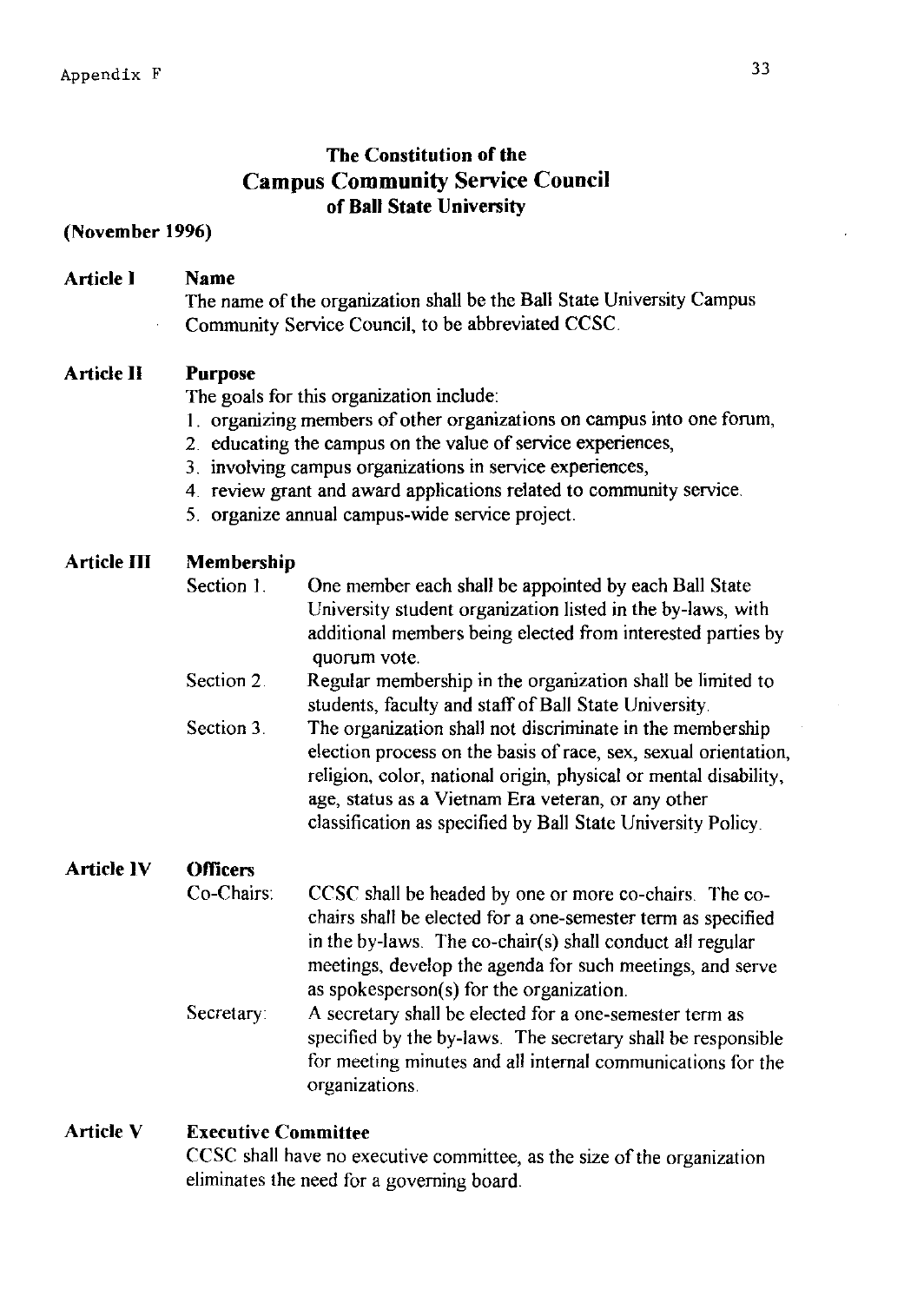| <b>Article VI</b>   | <b>Meetings</b>   |                                                                                                                                             |  |  |
|---------------------|-------------------|---------------------------------------------------------------------------------------------------------------------------------------------|--|--|
|                     | Section 1         | CCSC shall hold regular meetings once a month. Other<br>meetings may be scheduled at will by a quorum vote at any<br>other regular meeting. |  |  |
|                     | Section 2.        | Regular attendance shall be expected. Variations in<br>attendance shall be arranged beforehand with the co-<br>$chairs(s)$ .                |  |  |
| <b>Article VII</b>  | <b>Amendments</b> |                                                                                                                                             |  |  |
|                     | Section 1         | The constitution shall be amended as follows:                                                                                               |  |  |
|                     |                   | 1. Amendment proposals must be announced at the regular<br>meeting prior to voting.                                                         |  |  |
|                     |                   | 2. A quorum vote must be held at the next regular meeting                                                                                   |  |  |
|                     |                   | by a quorum vote.                                                                                                                           |  |  |
|                     | Section 2.        | The by-laws may be amended at any regular meeting by a<br>quorum vote.                                                                      |  |  |
| <b>Article VIII</b> | <b>Advisor</b>    |                                                                                                                                             |  |  |
|                     | Section 1.        | The advisor(s) of the CCSC shall be assigned by the<br>director of Student Voluntary Services (or may be the<br>director if so desired).    |  |  |
|                     | Section 2.        | The advisor should attend CCSC meetings and provide<br>guidance in any and all organizational, leadership, and<br>financial matters.        |  |  |

#### **By-Laws**

- I. The student organizations from which representatives shall be appointed are as follows: Alpha Lambda Delta, Alpha Phi Omega, Epsilon Sigma Alpha, Golden Key Honor Society, Habitat for Humanity, Mortar Board, and Student Voluntary Services.
- 2. Officers shall be nominated and elected during the first regular meeting of each semester. Elections shall be held through a quorum vote. Offices shall be assumed immediately, with the terms of office to continue through the end of the semester. Vacancies shall be filled by a one-meeting nomination/election process similar to the initial election process.
- 3. Several standing committees shall exist within the CCSc. Committee heads shall be appointed by a quorum vote during the first regular meeting of the semester. The standing committees shall be as follows: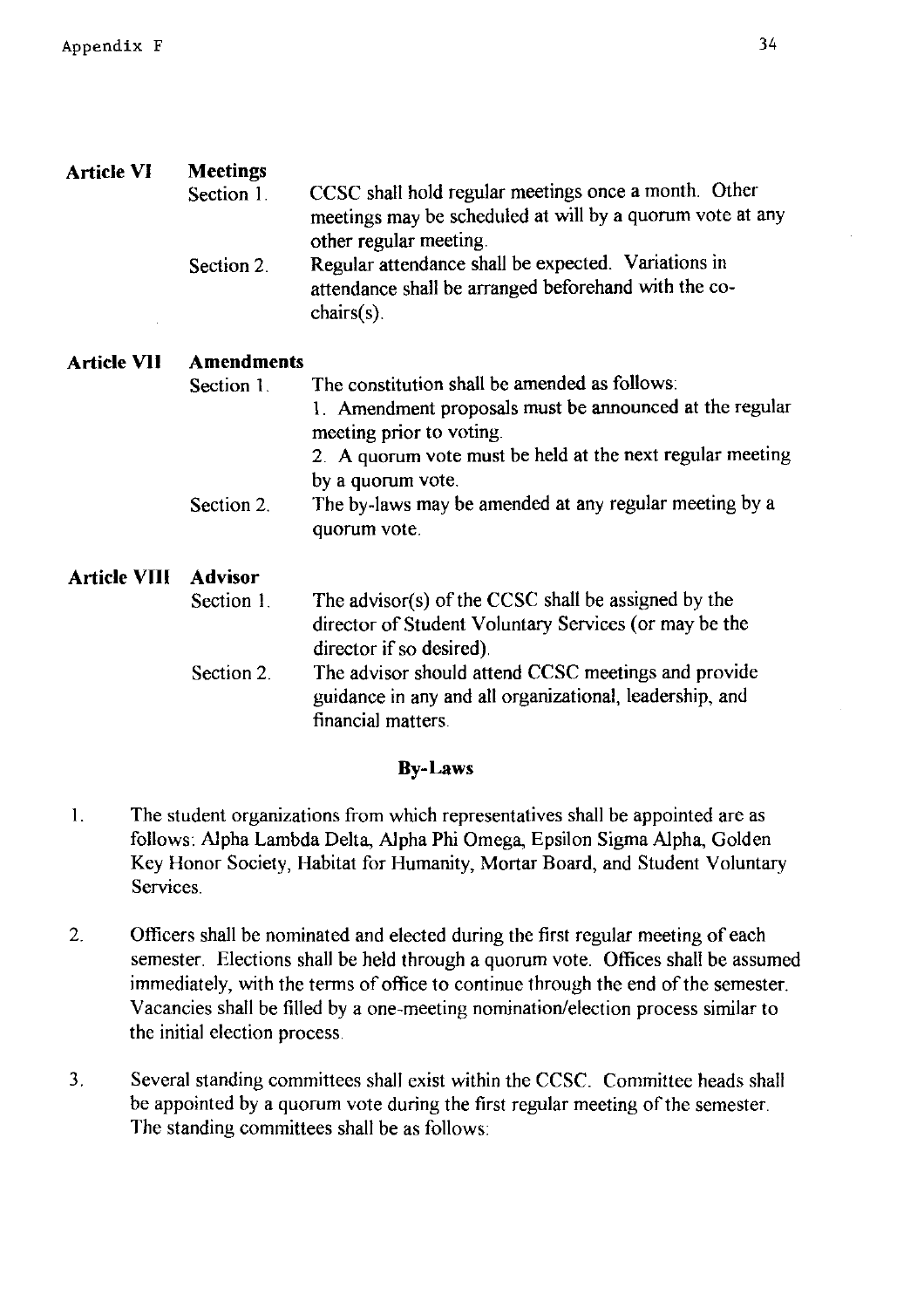| <b>Public Relations:</b> | The public relations committee shall be responsible for    |
|--------------------------|------------------------------------------------------------|
|                          | advertising, Daily News Coverage, and other forms of       |
|                          | external communication for the organization.               |
| Outreach:                | The outreach committee shall be responsible for assessing  |
|                          | needs and concerns in the Muncie community which campus    |
|                          | organizations may take an active role in meeting. The      |
|                          | committee shall also coordinate education efforts meant to |
|                          | promote and value service experiences.                     |
|                          |                                                            |

Other ad-hoc committees shall form as needed to coordinate special events and other activities. Ad-hoc committees may be formed at any regular meeting by a quorum vote.

4. Quorum shall be established when a simple majority of members are present. A quorum vote shall be an affirmation by a simple majority of the membership present at any quorum meeting.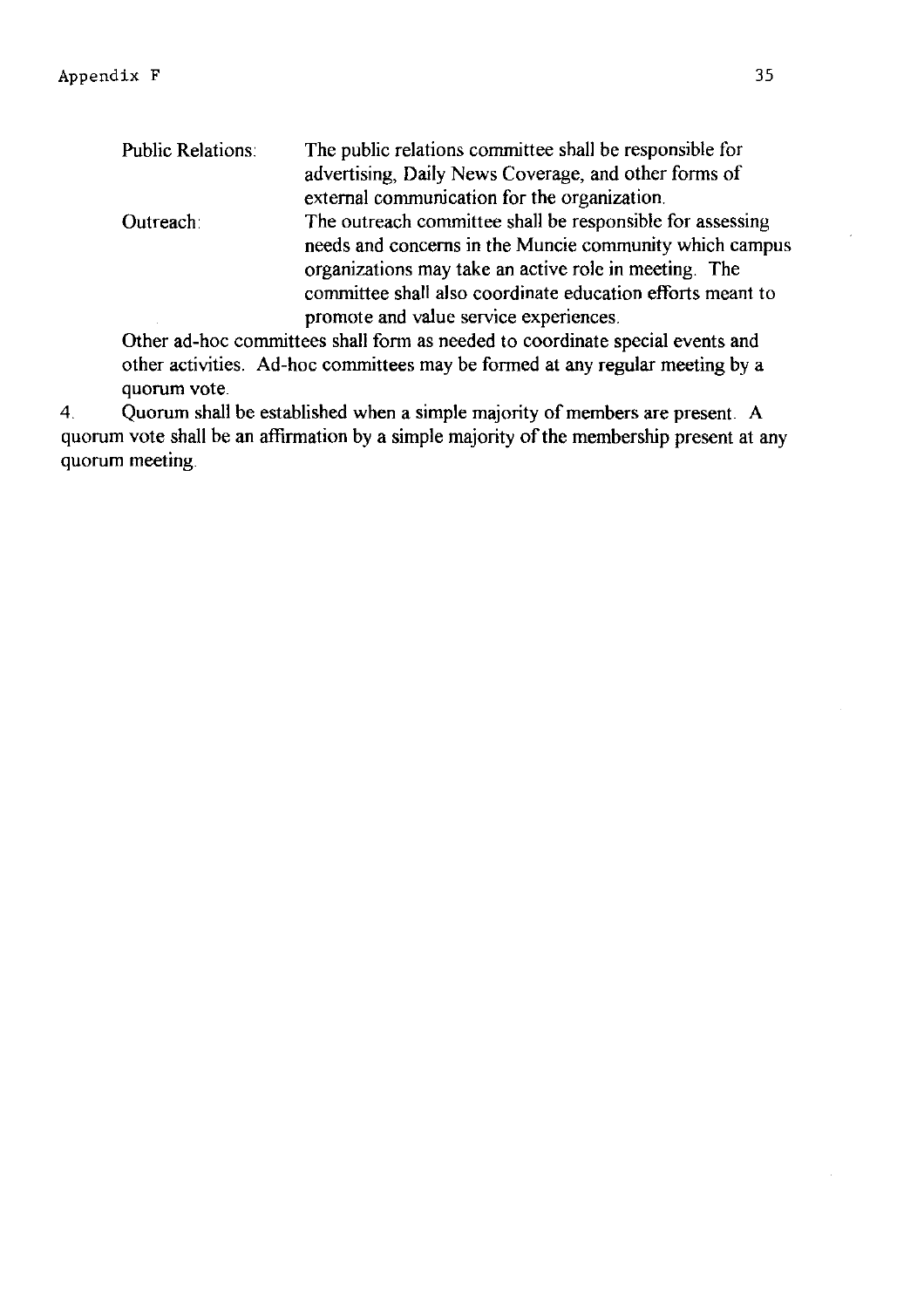Appendix G

# Thank you for your interest in the



# The first-meeting will be held **OM** Tuesday, November 19th

# 9AM in at the Student Center Multi-Purpose Room!

1997年<br>1998年 - 1999年 - 1999年 - 1999年 - 1999年 - 1999年 - 1999年 - 1999年 - 1999年 - 1999年 - 1999年<br>1999年 - 1999年 - 1999年 - 1999年 - 1999年 - 1999年 - 1999年 - 1999年 - 1999年 - 1999年 - 1999年 - 1999年 - 1999年 - 1999年 的复数 化二氯化物 计数据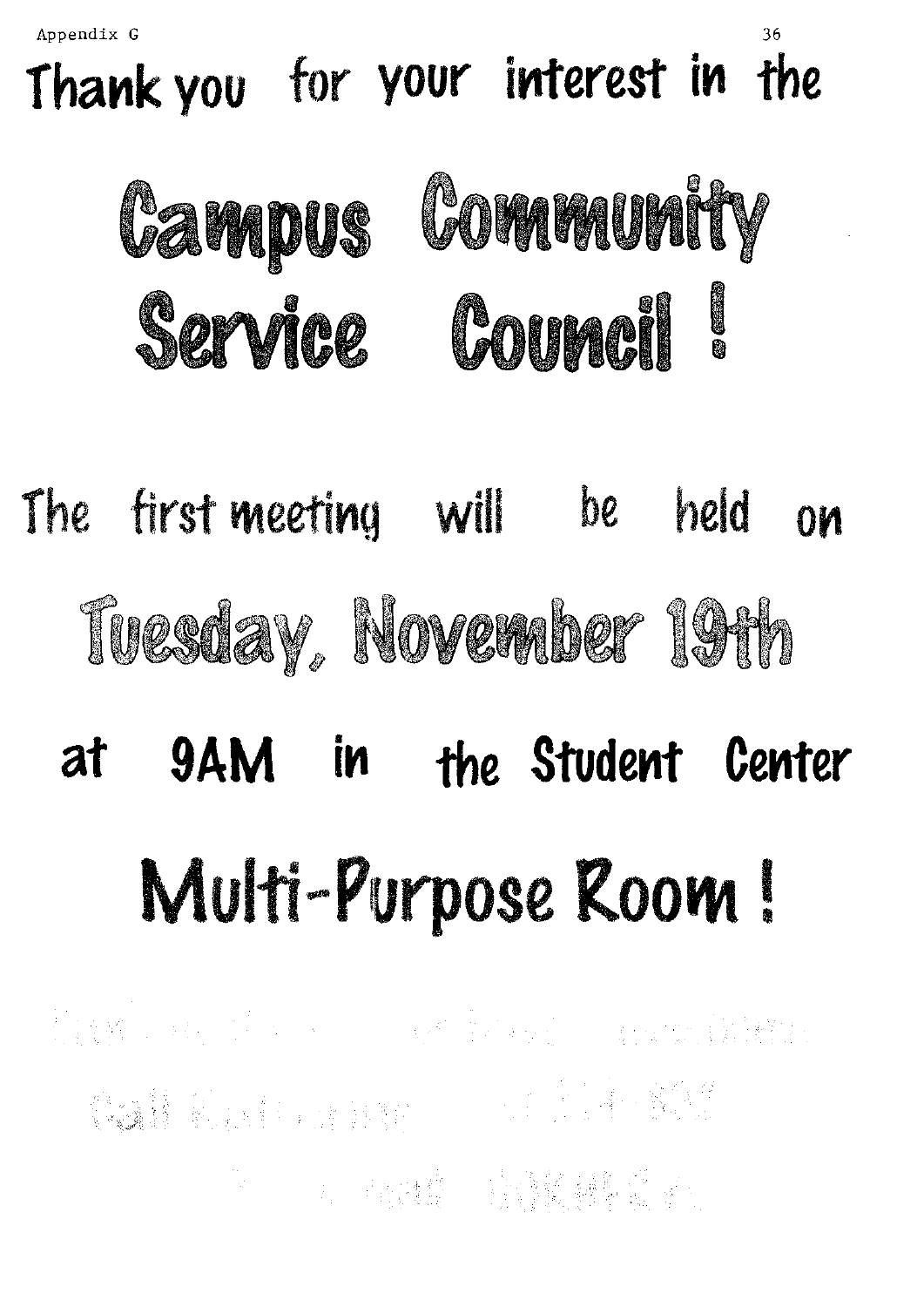I am starting a Campus Community Service Council as a part of my honors thesis, and I would like your help! This council will meet once a month to discuss various projects each organziation is doing and to elicit help from members of other organizations who do service. There will be a service project each semester in which all the organizations represented on the council can participate in. It will bring fellowship among different service organizations and will give your organziation a link to service opportunities, as well as a connection to get volunteers for your projects.

About a month ago, you recieved a letter from me asking you to send a representative from your organization to be a member of the Campus Community Service Council. I haven't heard back from you, but I am hoping that you are interested. Our first meeting will be on Tuesday, November 19 at 9 am in the Student Center Multi-Purpose room.

I hope to see a representative from your organization there!

**Thanks!** 

**Katherine Frve** 

If you have any questions or you cannot send a representative but are interested, feel free to contact me through e-mail at OOKHFRYE or call at 214-8921.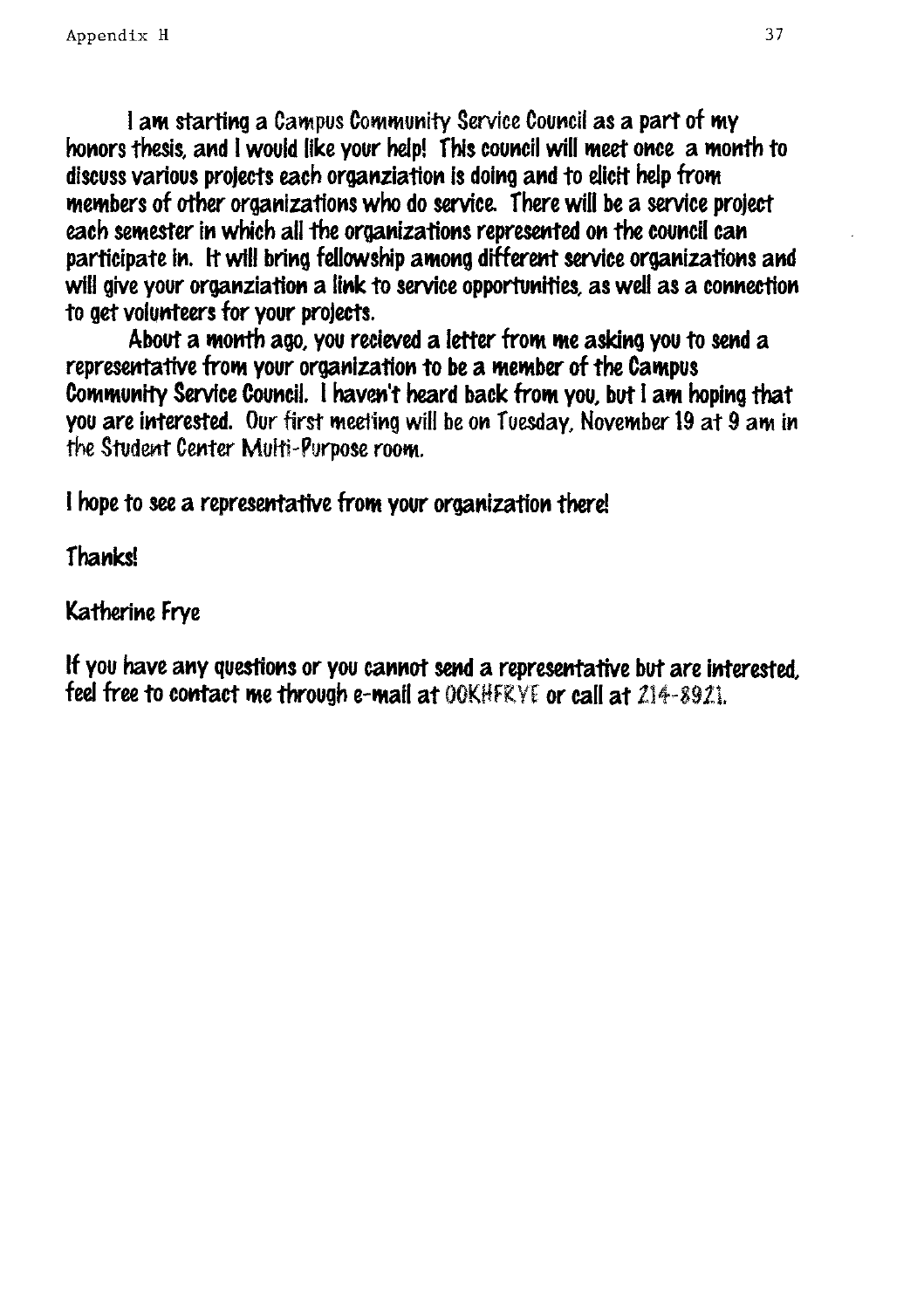## Campus Community Service Council First Regular Meeting Agenda Tuesday, November 19, 1996

#### I. Introductions

2. Genesis of CCSC

 $\mathcal{A}_\mathrm{a}$ 

- 3. Presentation of the consitution and feedback
- 4. Sharing of service projects coming up
- 5. Brainstorming for campus-wide service project
- 6. Nomination and Election of (Co-) Chair and Secretary
- 7. Set date for next meeting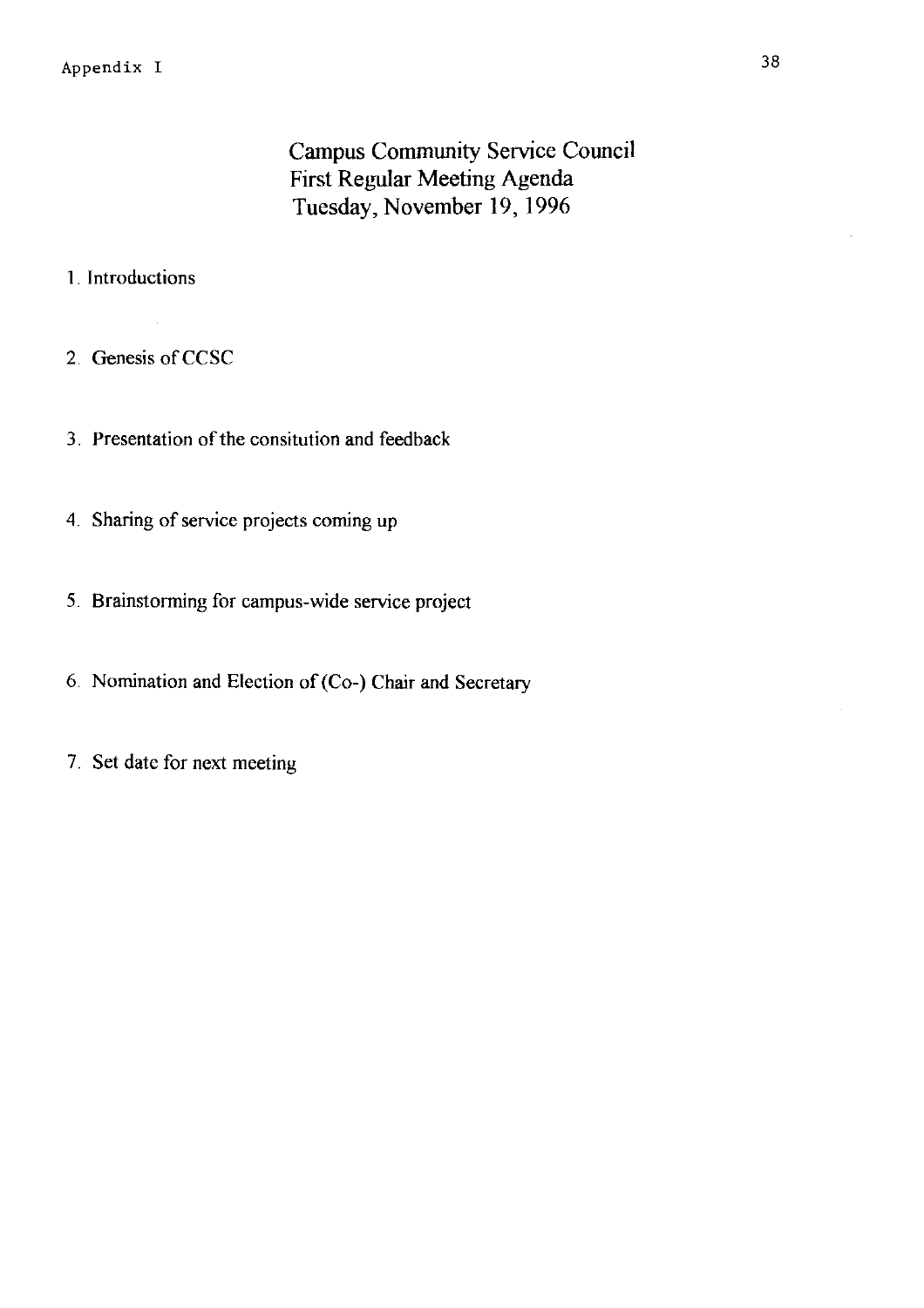#### November 20, 1996

Hello' I was sorry that you could not make the Campus Community Service Council Meeting yesterday, Nov. 19. I was wondering if 9 am on Tuesday morning was a bad time for you, or if your organization is not interested in the council. I would like to ask you to please call me at 214-8921 or e-mail me at 00KHFRYE if you are not interested in the CCSC, and I will remove your organization from my list. I look forward to hearing from you soon.

Thank you,

Katherine H. Frye

P.S. Since I haven't heard from you one way or the other, I have enclosed yesterday's agenda and the preliminary constitution. Some changes have already been made to it In Article II, two purposes have been added;

4. review grant and award applications related to community service;

5. organize an annual campus-wide service project

If you have any other suggestions for improvement, please let me know.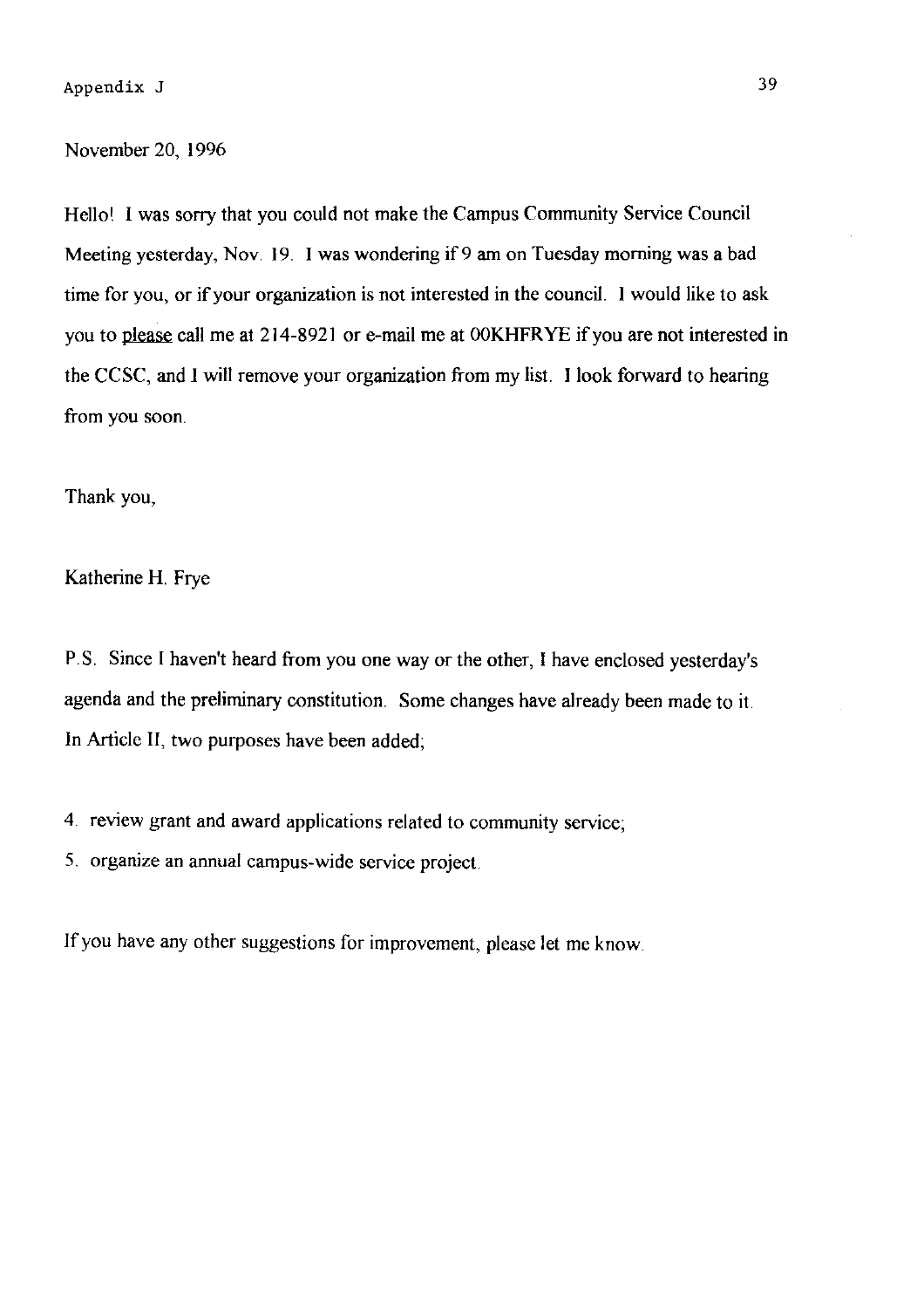November 20, 1996

Hello! I was sorry that you could not make the Campus Community Service Council Meeting yesterday, Nov. 19. I was wondering if 9 am on Tuesday morning was a bad time for you, or if you had prior plans. I would like to ask you to please call me at 214-8921 or e-mail me at OOKHFR YE to let me know the best times and days of the week for you to meet. I look forward to hearing from you soon.

Thank you,

Katherine **11** Frye

P. S. I have enclosed yesterday's agenda and the preliminary constitution. Some changes have already been made to it. In Article II, two purposes have been added;

4. review grant and award applications related to community service;

5. organize an annual campus-wide service project.

If you have any other suggestions for improvement, please let me know.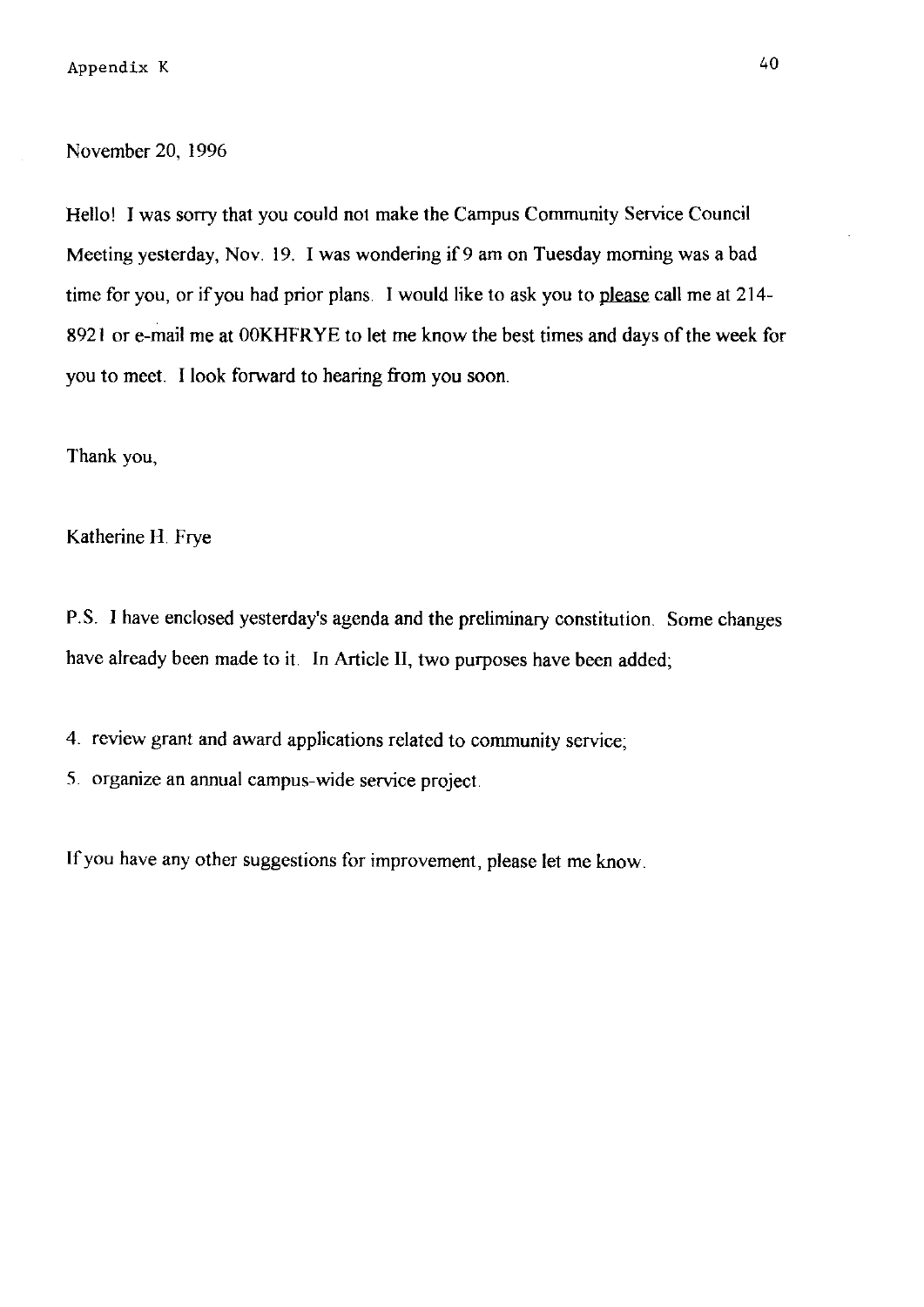# The next regular meeting of the **Campus Community Service Council** will be held on Tuesday. December 10 at 9:30 am in Student Center room 303!

Can't be there or have questions? Call Katherine 214-8912 or E-mail OOKHFRYE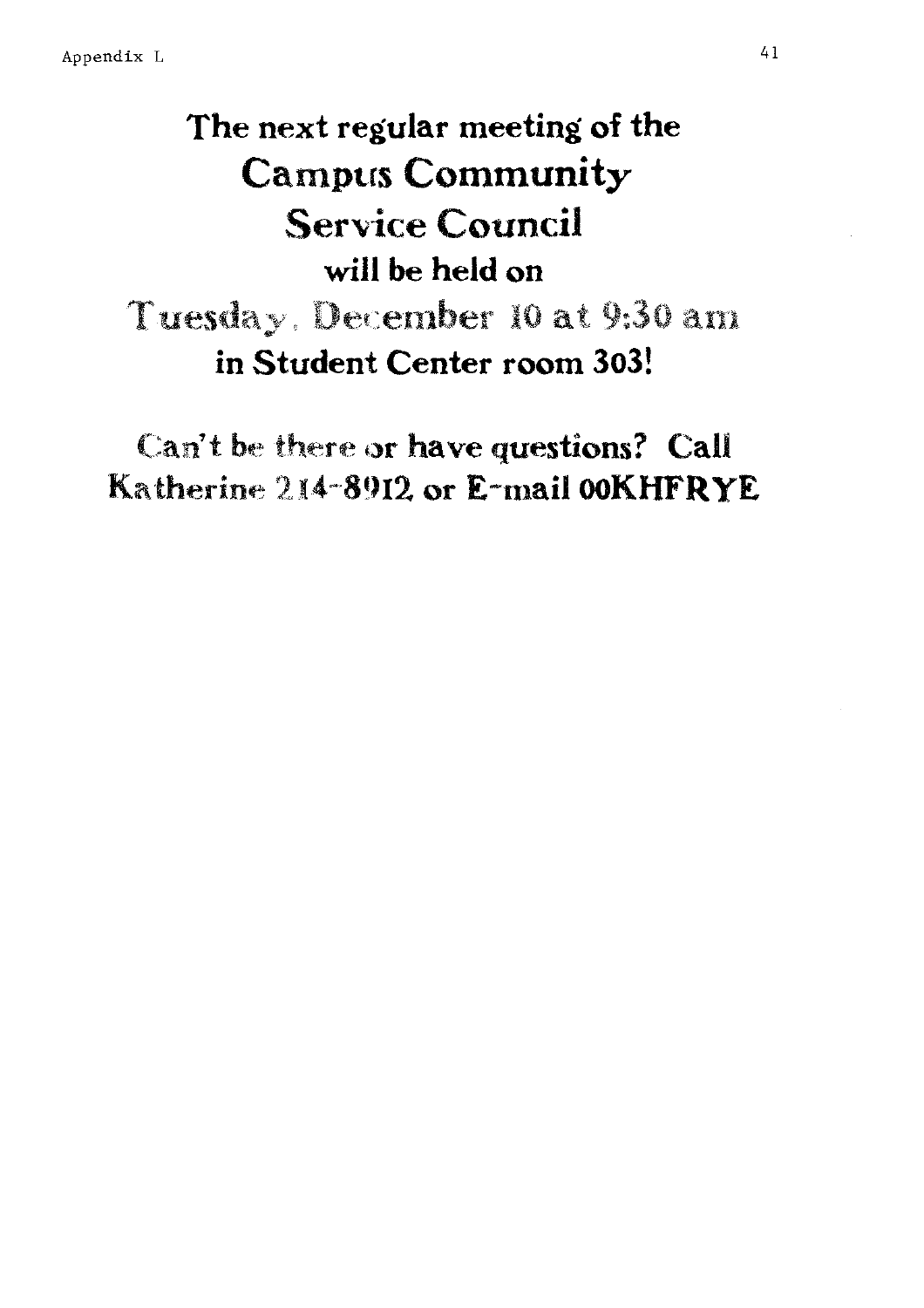## Campus Community Service Council Second Regular Meeting Agenda Tuesday, December 10, 1996

#### 1. Introductions

2. Genesis of CCSC

 $\mathcal{L}$ 

- 3. Sharing of service projects coming up
- 4. Brainstorming for campus-wide service project
- 5. Nomination and Election of (Co-) Chair and Secretary
- 6. Set date for next meeting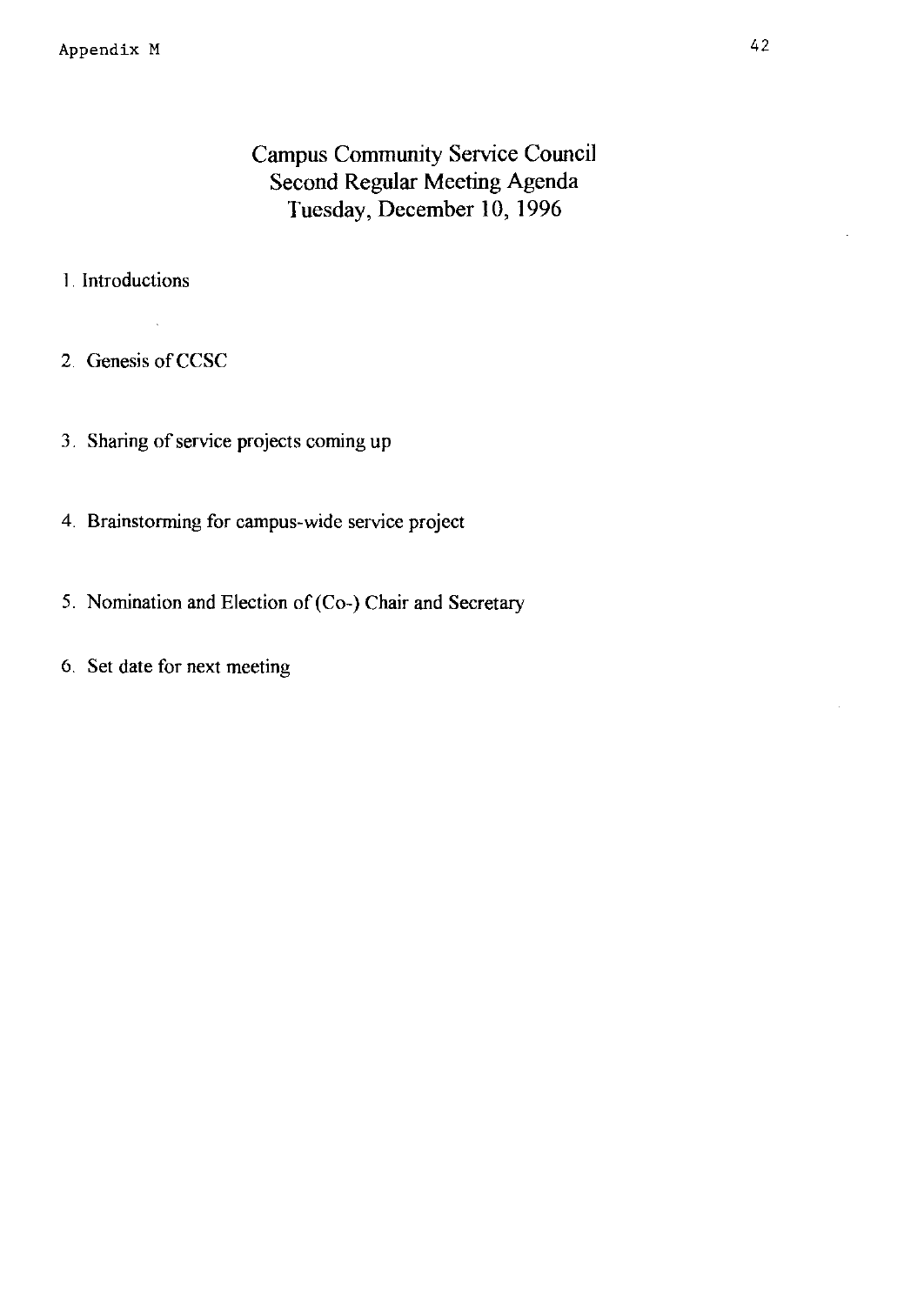#### December 12, 1996

Hello! This is a quick summary of the Campus Community Service Council Meeting that took place on December 10. Donmichael Thompson, representative from Alpha Phi Omega will be acting as chair of the council next semester while I am doing my social work practicum. He will be contacting you early next semester to get your schedule for next semester and set up the first meeting of the spring semsester. If the contact person is not the president of your organization, please contact Donmichael at 05DJTHOMPSON, or 284-9415.

Thank you,

Katherine H. Frye

P.S. I have enclosed the amended constitution. If you have any other suggestions for improvement of the constitution, please bring those suggestions to the next CCSC meeting.